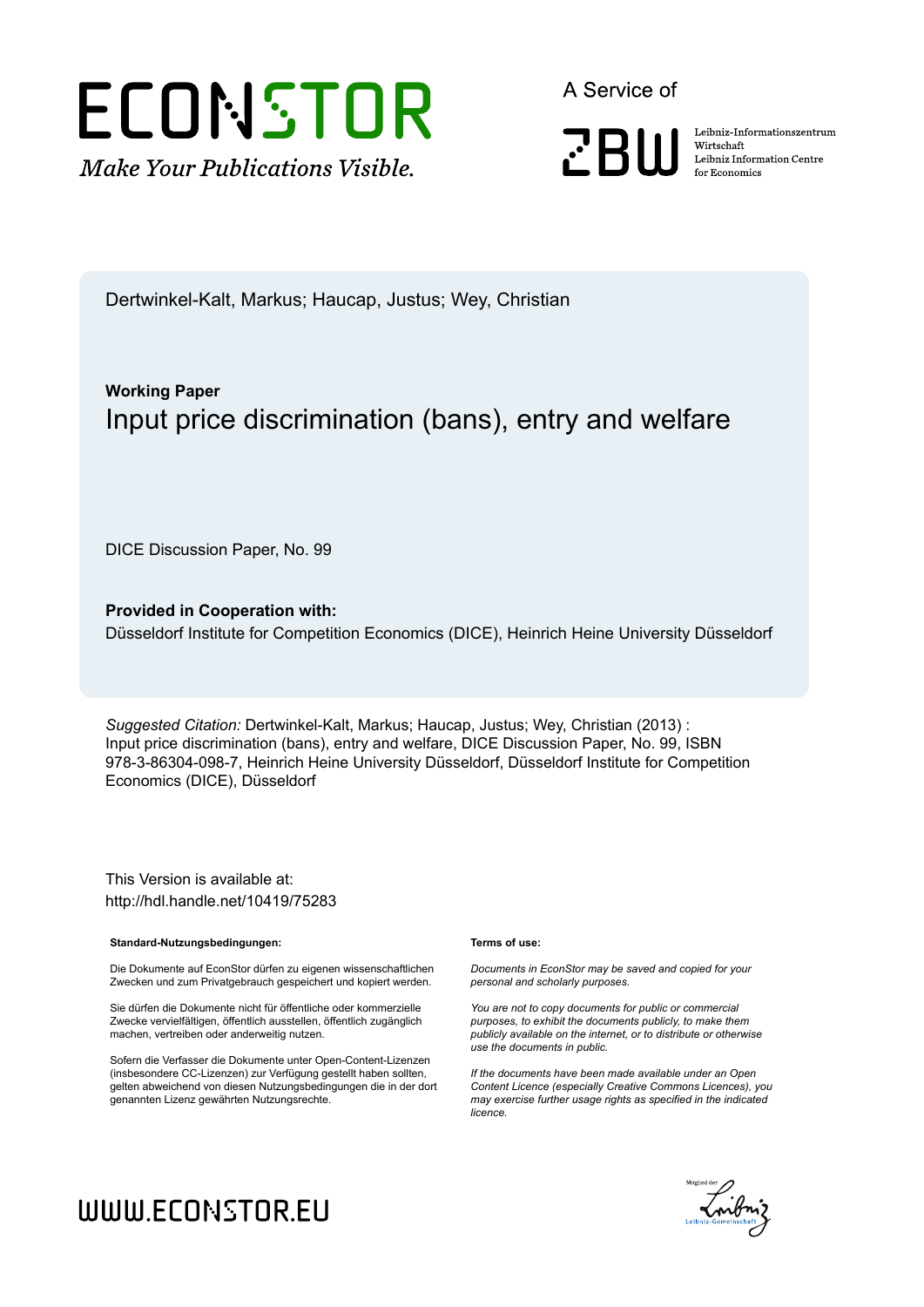Düsseldorfer Institut für Wettbewerbsökonomie

# **DISCUSSION PAPER**

No 99

# **Input Price Discrimination (Bans), Entry and Welfare**

Markus Dertwinkel-Kalt, Justus Haucap, Christian Wey

June 2013



 $d|u|p$  düsseldorf university press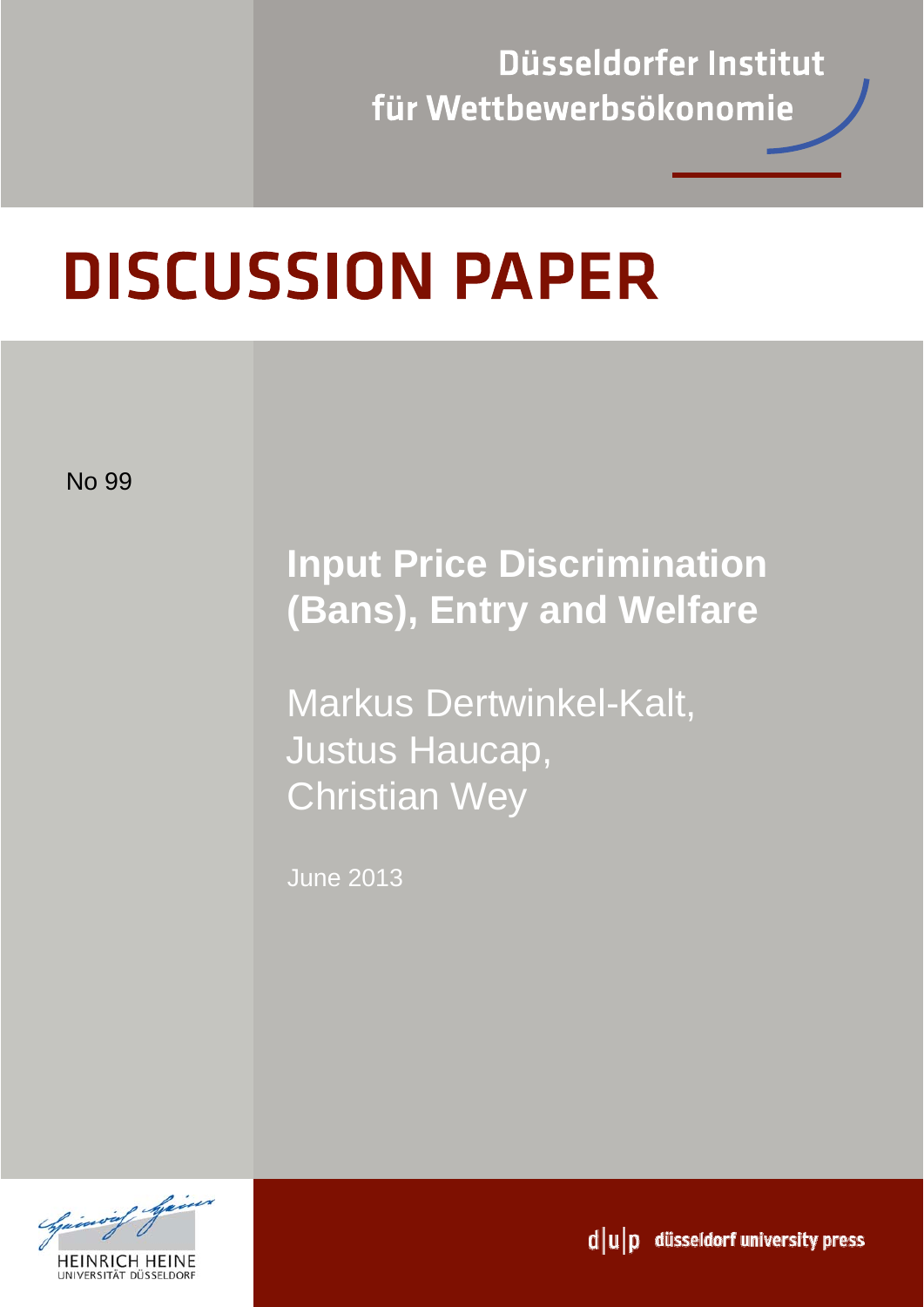#### IMPRINT

#### DICE DISCUSSION PAPER

Published by

düsseldorf university press (dup) on behalf of Heinrich‐Heine‐Universität Düsseldorf, Faculty of Economics, Düsseldorf Institute for Competition Economics (DICE), Universitätsstraße 1, 40225 Düsseldorf, Germany www.dice.hhu.de

#### Editor:

Prof. Dr. Hans‐Theo Normann Düsseldorf Institute for Competition Economics (DICE) Phone: +49(0) 211‐81‐15125, e‐mail: normann@dice.hhu.de

#### DICE DISCUSSION PAPER

All rights reserved. Düsseldorf, Germany, 2013

ISSN 2190‐9938 (online) – ISBN 978‐3‐86304‐098‐7

The working papers published in the Series constitute work in progress circulated to stimulate discussion and critical comments. Views expressed represent exclusively the authors' own opinions and do not necessarily reflect those of the editor.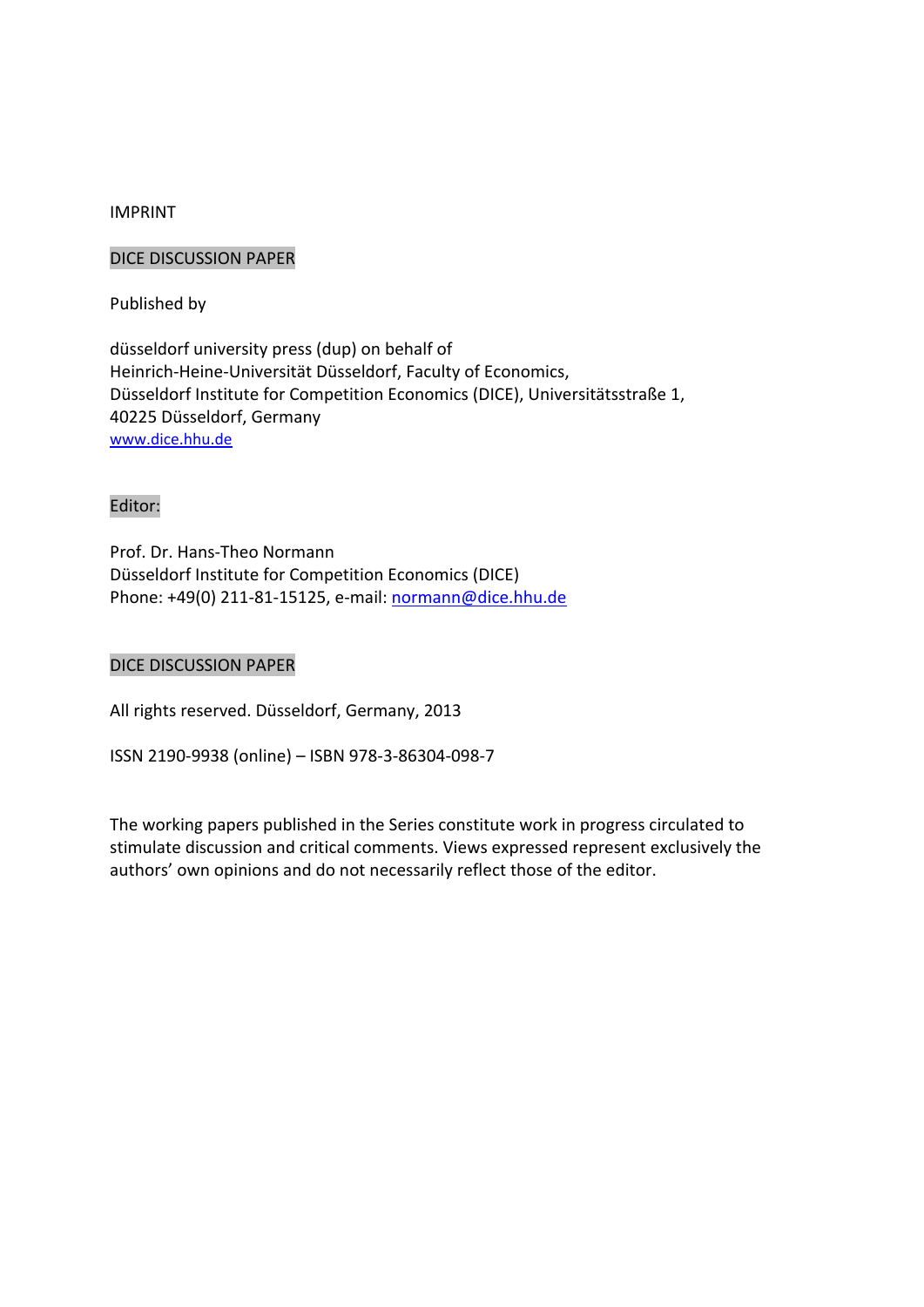# Input Price Discrimination (Bans), Entry and Welfare

Markus Dertwinkel-Kalt<sup>†</sup> Justus Haucap<sup>‡</sup> Christian Wey<sup>§</sup>

June 2013

#### Abstract

Katz (1987), DeGraba (1990), and Yoshida (2000) have formulated theories that price discrimination bans in intermediary goods markets tend to have positive effects on allocative, dynamic and productive efficiency, respectively. We show that none of these results is robust vis-‡-vis endogenous changes in downstream market structure. An upstream monopolist's ability to price discriminate can intensify competition through entry (by a technically inefficient entrant), resulting in socially preferable market outcomes. In contrast, discrimination bans tend to blockade entry of relatively inefficient firms, thereby strengthening downstream market concentration.

JEL Classification: L13, D43, K31.

<sup>†</sup>Heinrich-Heine University Düsseldorf, Düsseldorf Institute for Competition Economics (DICE); email: dertwinkel@dice.hhu.de.

<sup>‡</sup>Heinrich-Heine University Düsseldorf, Düsseldorf Institute for Competition Economics (DICE); email: haucap@dice.hhu.de.

 ${}^{\S}$ Heinrich-Heine University Düsseldorf, Düsseldorf Institute for Competition Economics (DICE); email: wey@dice.hhu.de.

This paper is a revised and extended version of a working paper which was presented at economic seminars and annual conferences in between 2003 and 2005 (Magdeburg, 2003; Bergen, 2004; Mannheim, 2005; Verein für Socialpolitik, Dresden, 2004; EARIE, Berlin, 2004; IIOC, Atlanta, 2005; Nuremberg, 2005). We resumed our work on this paper during the research project on "Market Power in Vertically Related Markets" to incorporate a section on buyer to qualify Katz' argument in favor of a discrimination ban. We thank the German Science Foundation for funding this research project. The current version of the paper was presented at the 2nd workshop on "Market Power in Vertically Related Markets" (Paris, 2011) and at the annual workshop of the Industrial Economics group of the Verein für Socialpolitik (Würzburg, 2013). We like to thank Pio Baake, Stephane Caprice, Paul Heidhues, Lars-Hendrik Röller, Norbert Schulz, and Francisco Ruiz-Aliseda for their helpful comments.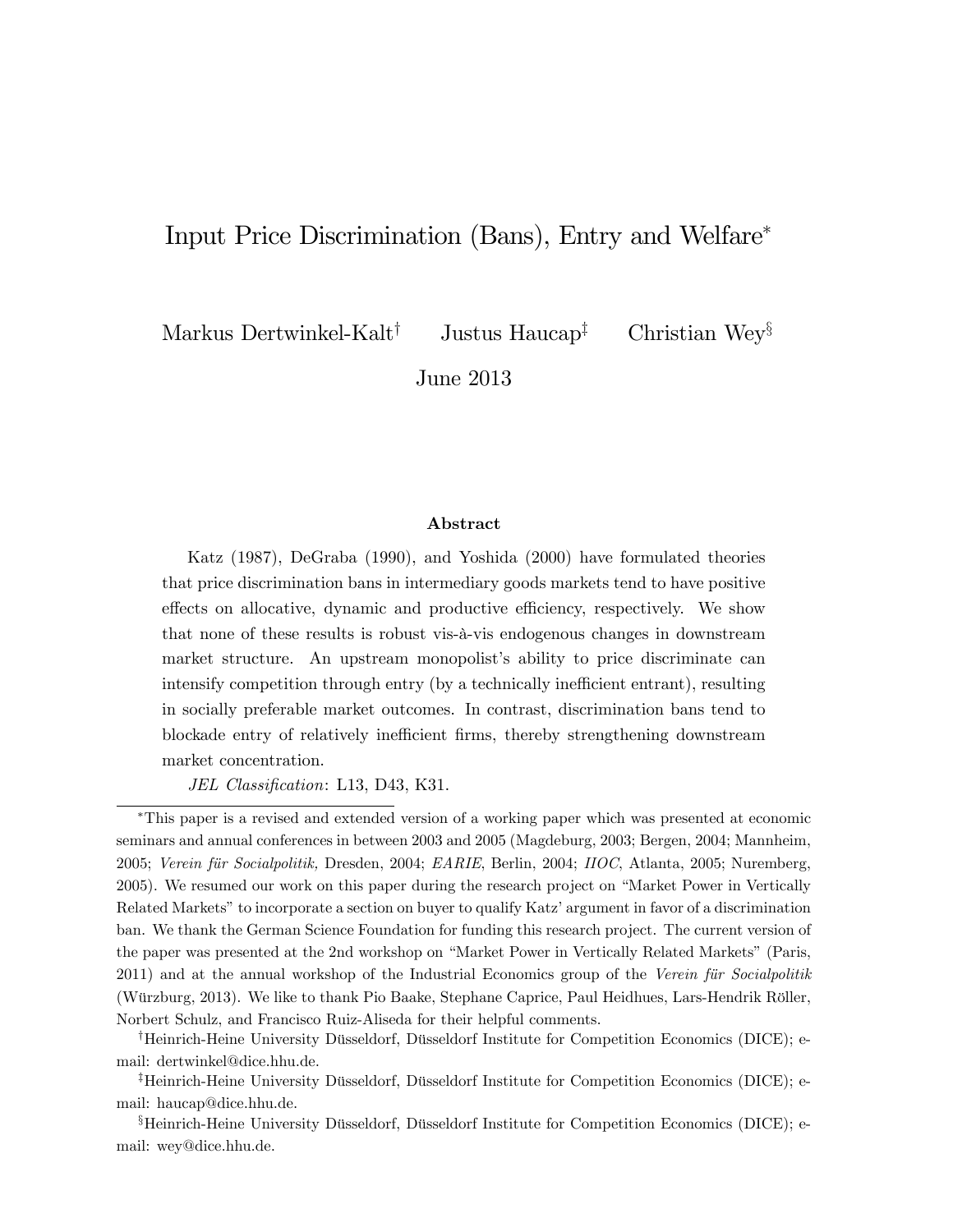# 1 Introduction

In order to prevent price discrimination, many countries have adopted legal price discrimination bans, which require dominant firms not to charge different buyers different prices for the same product.<sup>1</sup> Our focus is on intermediary goods markets,<sup>2</sup> for which Katz (1987), Yoshida (2000), and DeGraba (1990) have developed three important arguments in favor of non-discrimination rules based on allocative, productive and dynamic efficiency considerations, respectively.<sup>3</sup> To some extent, all these arguments build on the fact that a uniformity rule constrains the upstream monopolist's monopoly power. At a first glance, it then appears intuitive that constraining the monopolist's ability to extract rents from downstream firms should lead to a lower uniform wholesale price compared to the (average) wholesale price when discrimination is feasible.

In fact, Katz (1987) considers a powerful downstream firm (endowed with an outside option which constraints the upstream monopolistís wholesale price) and shows that a uniformity rule increases allocative efficiency because it reduces the input price downstream firms pay in equilibrium. If buyer power is absent and discrimination is feasible, the more efficient firm pays a higher input price than a less efficient rival firm. Banning discrimination by a uniformity rule then increases productive efficiency as it induces the efficient firm to produce more while inefficient firms reduce their output levels (Yoshida 2000). Finally, a uniformity rule is also likely to foster dynamic efficiency because it constraints the ability of the upstream monopolist to extract rents from innovations (DeGraba 1990).

Our point is that potential changes in the underlying market structure need to be considered when comparing different regulatory regimes, as market structures are not independent from changes in the regulatory environment, but endogenous. Hence, it does not suffice to evaluate the welfare effects of a uniform pricing rule by comparing

<sup>&</sup>lt;sup>1</sup>For instance, in the US Section 2 of the Clayton Act, known as the Robinson-Patman Act due to a 1936 amendment, prohibits price discrimination that would lessen competititon. Thus a supplier that charges one firm more than another would violate Section 2 of the Clayton Act, unless they have good excuses. Acceptable excuses include that the price difference is attributable to cost differences, or that the price difference is a response to meeting competition (for an overview see Scherer and Ross 1990). In the EU discriminatory pricing is made illegal by Article 102(c) of the EC Treaty.

<sup>&</sup>lt;sup>2</sup>Input market discrimination is also an issue in network industries such as telecommunications, gas and electricity, or rail transport, where pricing rules for access to essential facilities are typically set by regulatory bodies. These access regulations almost always prescribe that access prices to upstream facilities have to be non-discriminatory (see, e.g., Vickers, 1995).

<sup>&</sup>lt;sup>3</sup>All those works assume an upstream monopolist setting linear wholesale prices, while the downstream firms are competing à la Cournot in the final good market. See O'Brien and Shaffer (1994) and Inderst and Shaffer (2009) for models which analyze an input price discrimination ban when two-part tariffs are feasible.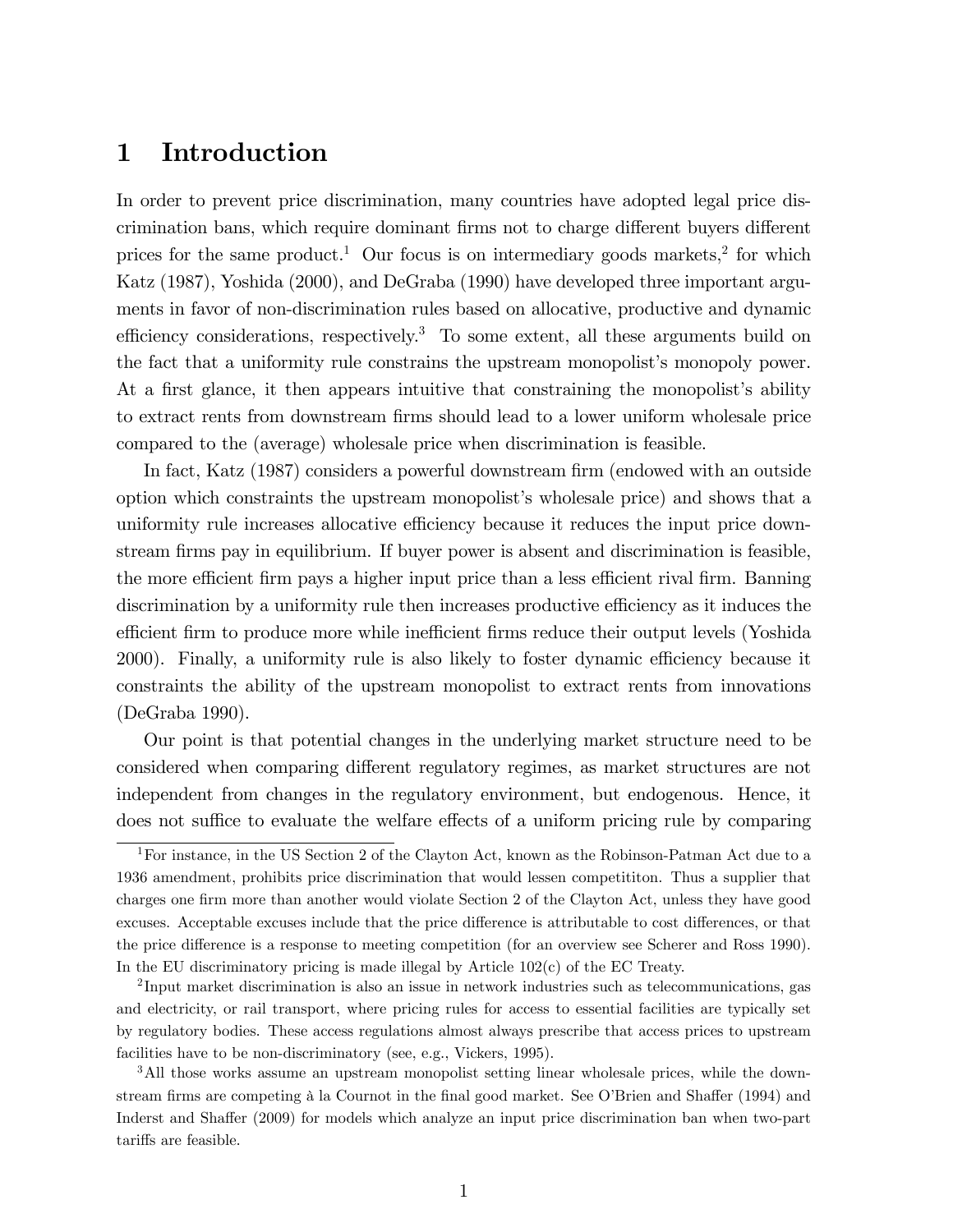prices, sales and welfare measures for a given market structure. Instead, one should consider the potential effects that these rules may have on market entry, and hence, equilibrium market structure.<sup>4</sup>

Our main argument against a ban on price discrimination in input markets relies on the insight that price discrimination is generally more "entry-friendly" than uniform pricing. An upstream monopolist is less likely to set an "entry-inducing" uniform wholesale price which facilitates entry by an inefficient entrant, as this would mean lowering the (uniform) price to all downstream firms. Hence, an input price discrimination ban may blockade market entry for relatively inefficient entrants. In contrast, discriminatory pricing leads to more downstream competition, as input price discrimination allows the upstream monopolist to adapt a pricing structure which facilitates entry by even an inefficient entrant firm without lowering the price to more efficient incumbents (and foregoing these revenues). By facilitating entry of inefficient firms, input price discrimination can also benefit final consumers and increase social welfare. We show that this insight also remains valid if we account for buyer power in a static setting, where the incumbent firms form a buying group (with price-setting power). Finally, our argument also carries over when we consider innovation incentives.

The literature on input price discrimination and non-discrimination rules in vertically separated industries has so far neglected the effects on entry into the discriminated (downstream) market. Most important for this issue are three articles by Katz (1987), DeGraba (1990) and Yoshida (2000), which identify particular conditions under which a non-discrimination rule serves both consumer interests and social welfare.

Our objective is to show that none of these arguments in favor of a price-discrimination ban is robust vis-à-vis the introduction of a relatively inefficient entrant firm. We discuss the arguments in the order in which we will qualify them below.

Firstly, Yoshida (2000) presents a static Cournot model with linear demand, where an upstream monopolist sets input prices before downstream oligopolists compete in quantities. The comparison of third-degree price discrimination and uniform pricing yields that welfare is always lower with price discrimination (see Yoshida 2000, Proposi-

<sup>4</sup>Traditionally concerns against price discrimination have either circled around the anticompetitive effects on downstream rivals of a vertically integrated firm (see, e.g., Vickers, 1995) or on potential adverse effects on consumer surplus. While the first concern relates to vertically integrated firms which may leverage their upstream marlet power to foreclose the downstream market, the latter reasoning has been heavily criticized already long ago by many economists such as Bork (1978) according to whom price discrimination is efficiency enhancing, as it allows monopolists to expand their output beyond the output level set at a uniform price. As Bork (1978, p. 397) has pointed out, price discrimination has often been discussed "as though the seller were instituting discrimination between two classes of customers he already serves, but discrimination may be a way of adding an entire category of customers he would not otherwise approach because the lower price would have spoiled his existing market."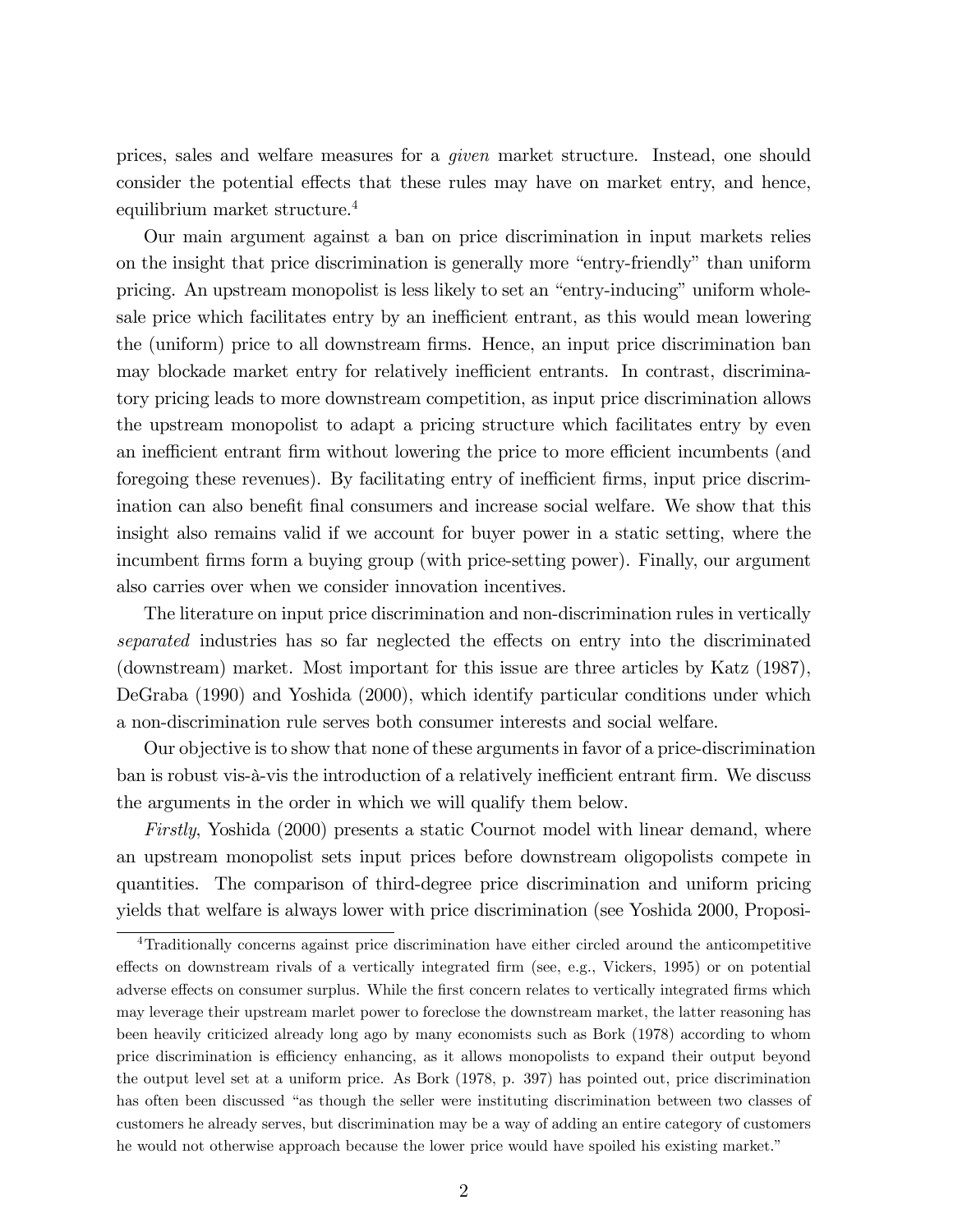tion 2). Even though the overall output level remains unchanged, *productive efficiency* is lower under discriminatory pricing since the upstream monopolist charges less from a less efficient firm. Hence, the less efficient firm produces more under price discrimination than under a regime where price discrimination is not allowed.<sup>5</sup>

Yoshida's result does not remain generally valid anymore once the entry blockading effects of a non-discrimination rule are taken into account. Price discrimination induces entry for a larger set of parameter constellations. The resulting more intense competition in the downstream segment tends to benefit consumers and can lead to a higher overall welfare level as well.

Secondly, Katz (1987) analyzes price-discrimination bans in a vertical structure with an upstream monopolist and a downstream duopoly, where one downstream firm can credibly threaten to integrate backward.<sup>6</sup> If the outside option is binding, the uniform input price, which is charged to all downstream firms, is lower than the (average) input price under discrimination. Hence, a price discrimination ban can increase allocative efficiency in this setting.<sup>7</sup>

Our concern about the entry-blockading effects of price discrimination bans also proves to be critical when a powerful buyer constraints the upstream monopolist's price setting.<sup>8</sup> In stark contrast to Katz' finding, a powerful buyer may induce an *increase* of the uniform input price which blockades entry, while entry would be the outcome under discriminatory input prices. Similar to arguments put forward in the literature on the anticompetitive effects of industry-wide wage contracts, a high uniform input price can benefit powerful downstream firms through a raising rivals' costs mechanism (see Williamson, 1968, and Haucap, Pauly, and Wey, 2001). Hence, the presence of a powerful buyer adds to our argument that price discrimination bans can unfold entry blockading effects in a static setting, so that theories emphasizing the allocative and productive efficiency effects of such rules are reversed.

Thirdly, our paper also qualifies DeGraba's  $(1990)$  argument that a uniform pricing rule will spur innovative efforts by downstream firms, and thereby, increase *dynamic* 

 $5$ This result only holds if it is possible to order firms according to their efficiencies. If firms have more than one efficiency characteristic they cannot always be ordered unambiguously so that the above result may not hold any longer. Related is Valletti (2003) who also examines how the curvature of the demand function affects Yoshida's results.

<sup>&</sup>lt;sup>6</sup>We focus on the linear demand case in Katz' (1987) analysis which was was also used in DeGraba (1990) and Yoshida (2000).

<sup>&</sup>lt;sup>7</sup>See Inderst and Valletti (2009) for a generalization of Katz' analysis.

 ${}^{8}$ In contrast to Katz (1987) we model buyer power in the tradition of the classical monopsony model. Accordingly, a powerful downstream firm in our analysis is able to make a (binding) take-it or leave-it offer to the upstream monopolist.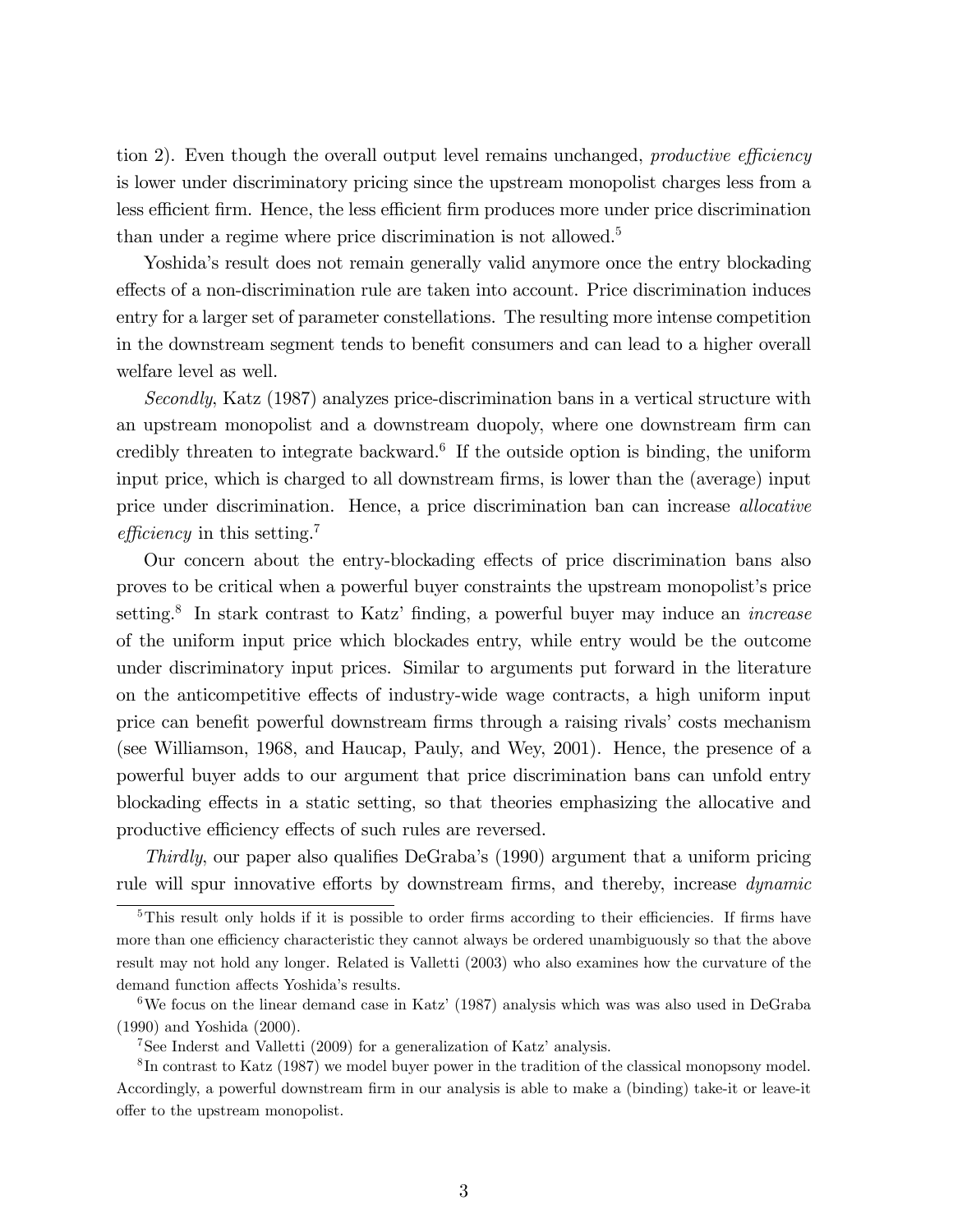$efficiency.<sup>9</sup>$  A downstream firm's cost reduction tends to increase the monopolist's profit maximizing input price. However, the input price increase is considerably constrained under uniform pricing, as the input supplier can only increase the uniform price for all firms. Hence, the innovator can appropriate a higher rent from innovation under a price discrimination ban. Moreover, there is a second argument why innovation incentives are stimulated under a uniform pricing rule. This is because a productivity enhancing innovation does not only lower the innovator's own costs, but also raises rivals' costs via the increase in the (uniform) input price, which makes them, ceteris paribus, less competitive in the downstream market (see Haucap and Wey, 2004).

Our concerns over entry are also instructive in such a dynamic environment. As input price discrimination makes it easier for a potential entrant to actually enter a market, incumbent firms may also have larger incentives to innovate, given the "threat" of entry. This is because under uniform pricing efficient firms actually benefit to some degree from the existence of an inefficient competitor. The presence of an inefficient competitor puts a constraint on the input price charged by the monopolist. An innovation can now backÖre under a discrimination ban as it may induce the upstream monopolist to raise the (uniform) input price to such a high level at which entry is blockaded. Hence, if an innovation induces entry blockading upstream prices under a uniform pricing rule, then there are reasonable constellations under which input price discrimination would spur investment efforts to the benefit of consumer surplus.

We proceed as follows. In Section 2 we describe the analytical framework which allows us to reverse the arguments made in the literature. In Section 3, we solve the static case which relates to Yoshida (2000). Section 4 examines the static case with buyer power which targets Katz (1987). In Section 5, we present the analysis of the dynamic case with investment effort to qualify DeGraba (1990). Finally, Section 6 offers concluding remarks.

# 2 The Analytical Framework

We consider a vertically separated two-tier industry with an upstream monopolist,  $M$ , and a downstream segment with two incumbent firms,  $i = 1, 2$ , and one potential entrant firm,  $i = 3$ . The upstream firm supplies an intermediate good to the downstream firms. Firm  $i$ 's final output is denoted by  $q_i$ , and we suppose that the inverse demand for the final product is linear  $p(Q) = a - Q$ , with  $Q := \sum_i q_i$ . Let us also assume that the upstream monopolist has a constant marginal production cost, which we normalize to

<sup>&</sup>lt;sup>9</sup>See also Banerjee and Lin (2003) who have shown that fixed price contracts can induce larger investments than floating price contracts.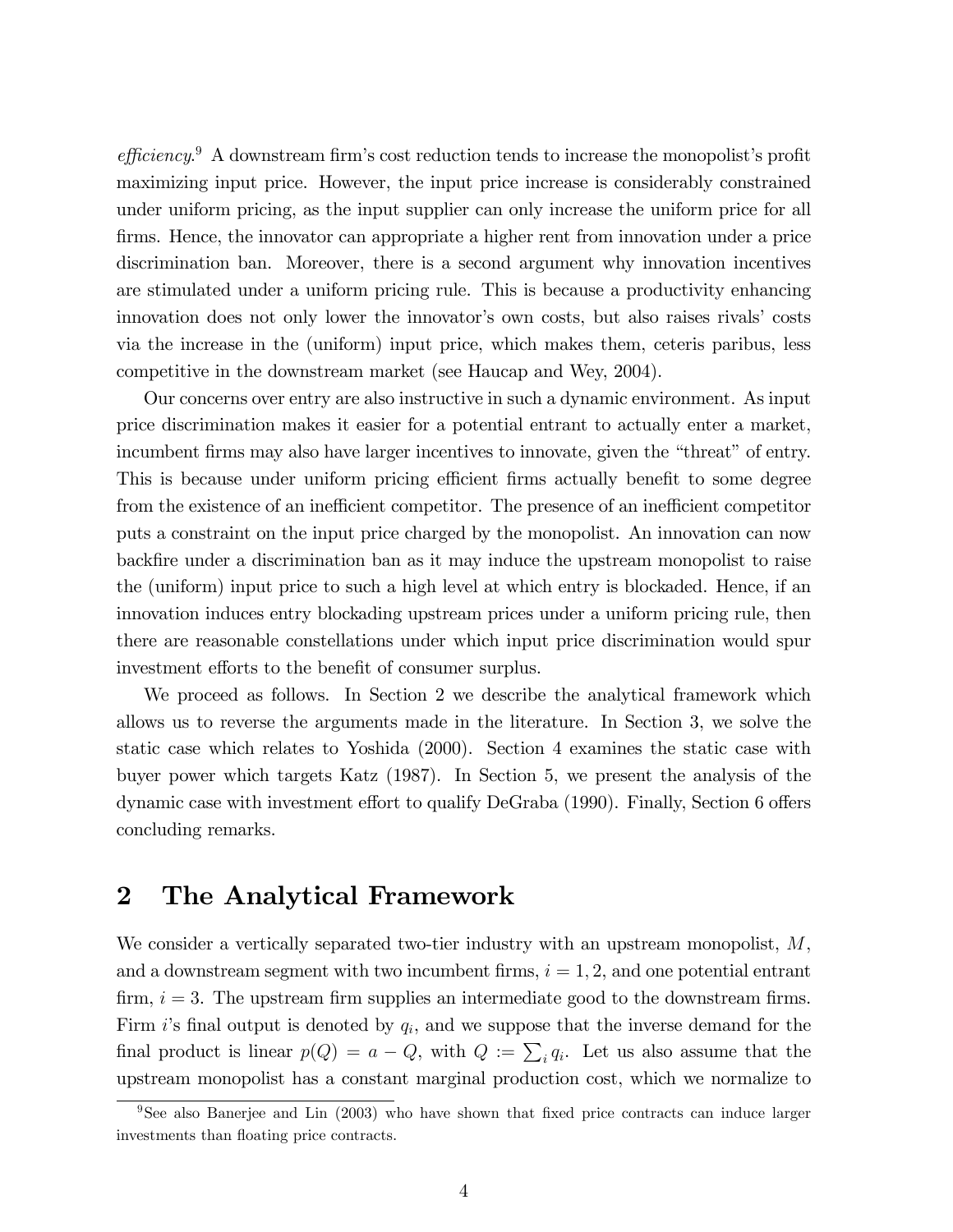zero.

Following Yoshida  $(1990)$ , downstream firm is marginal cost function is given by  $k_i = \alpha_i w_i + \beta_i$  which depends (linearly) on the input price  $w_i$  ( $\alpha$ -efficiency) and a firm-specific constant ( $\beta$ -efficiency). Accordingly, firms may differ with respect to their  $\alpha$ -efficiency and/or  $\beta$ -efficiency. We consider different cost specifications depending on our argument.

- $\bullet$  In the "static case" (which relates to Yoshida, 2000), we focus on differences in firms'  $\beta$ -efficiences while we abstract from differences in the  $\alpha$ -component. Precisely, we set  $\alpha_i = 1$ , for all  $i = 1, 2, 3$ , and  $\beta_1 = \beta_2 = c$ , while firm 3 is assumed to be  $\beta$ -inefficient with  $\beta_3 = c + \Delta$ , and  $c, \Delta > 0$ .<sup>10</sup>
- $\bullet$  In the "static case with buyer power" (which focusses on Katz, 1987) we assume that all firms have the same  $\beta$ -efficiency but differ with respect to their  $\alpha$ -efficiency. We set  $\beta_i = 0$ , for all  $i = 1, 2, 3$ , and  $\alpha_1 = \alpha_2 = 1$ , while firm 3 is assumed to be  $\alpha$ -inefficient with  $\alpha_3 > 1$ .
- The "dynamic case" (which aims at DeGraba, 1990) assumes away differences in the  $\alpha$ -component (we set  $\alpha_i = 1$ , for all  $i = 1, 2, 3$ ) but focuses on the  $\beta$ -efficiency level. With regard to the  $\beta$ -efficiency we assume  $\beta_1 = c - \theta$ ,  $\beta_2 = c$ , and  $\beta_3 = c + \Delta$ , where  $\theta > 1$  is the marginal cost reduction if firm 1 decides to invest in a costreducing innovation.

All those cases have in common that the entrant firm 3 is disadvantaged vis- $\lambda$ -vis the incumbent firms 1 and 2. In the "static case" and the "dynamic case" where we qualify Yoshida (2000) and DeGraba (1990), respectively, it suffices to focus on the analytically more tractable  $\beta$ -efficiency. In the "static case with buyer power" (which targets Katz, 1987) we must refer to the  $\alpha$ -efficiency to obtain our result.

We compare two pricing regimes  $R \in \{D, U\}$ , namely, discriminatory pricing (regime D) and uniform pricing (regime  $U$ ). The input price,  $w$ , is the same for all buyers under a uniformity rule, while the input price may vary between buyers if discriminatory pricing is allowed (in the latter case  $w_i$  is firm i's input price).

The basic game consists of two stages. In the first stage, the upstream monopolist sets the input  $\text{price}(s)$ , and in the second stage the downstream firms compete in Cournot fashion. While this timing structure fully describes the "static case", the two remaining cases require some adjustments. In the "static case with buyer power" we assume that firms 1 and 2 (which form a buyer group) can make a take-it or leave-it offer to the upstream monopolist, while the remaining stages are the same as in the basic game.

 $10$ The exact parameter ranges are specified below.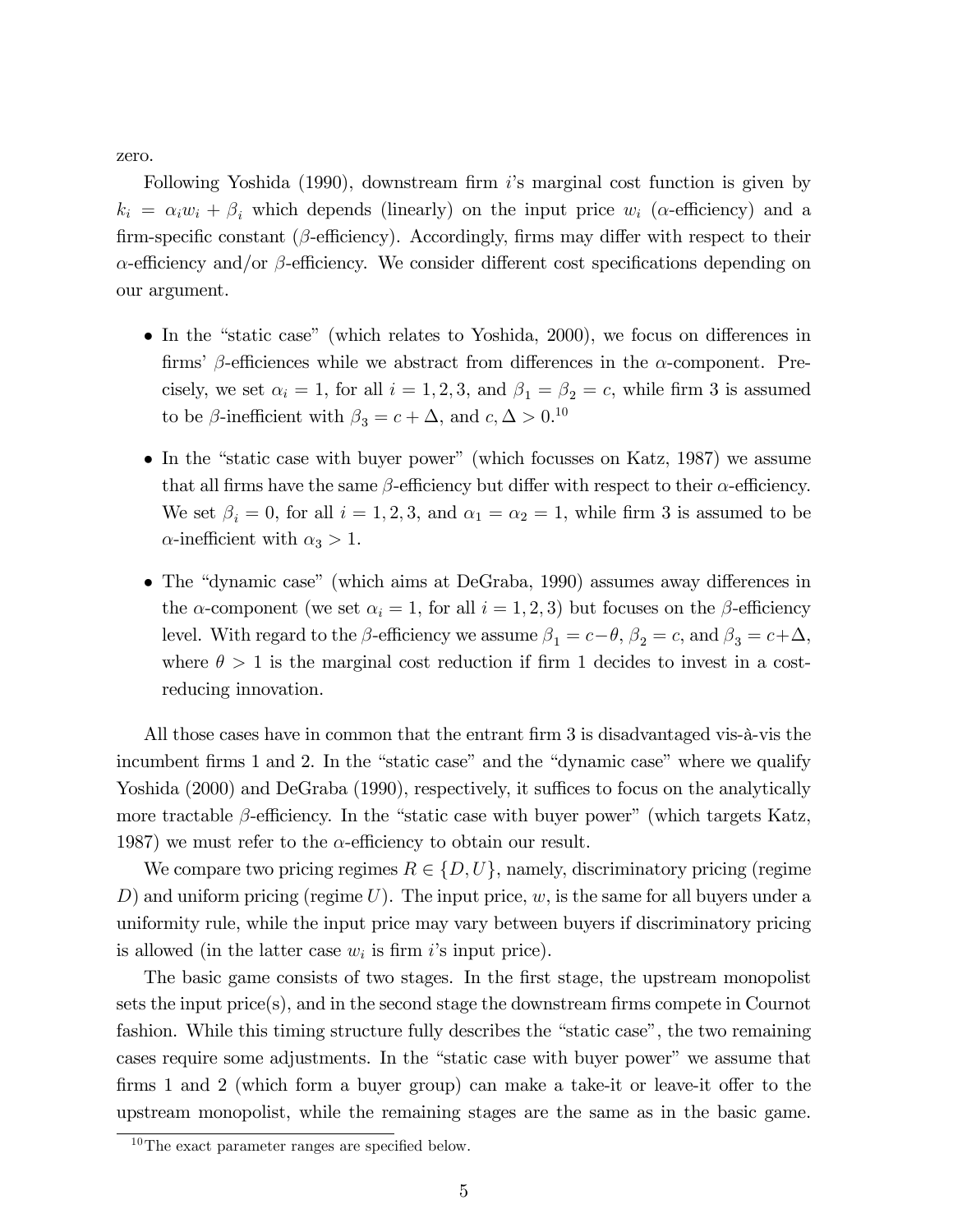The "dynamic case" augments our basic game by considering an initial stage in which firm 1 can undertake an investment project to lower its marginal costs by  $\theta$ .

#### 3 The Static Case

Solving the basic game by backward induction we derive the subgame perfect equilibrium outcomes. Firm i's profit function can be written as

$$
\pi_i = (a - Q)q_i - k_i q_i, \text{ for } i = 1, 2, 3,
$$

where  $k_i := w_i + \beta_i$  for  $i = 1, 2, 3$ , with  $\beta_1 = \beta_2 = c$  and  $\beta_3 = c + \Delta$ . Given the input prices  $w_1, w_2$ , and  $w_3$ , the downstream firms compete in Cournot fashion. Depending on the relative disadvantage of the entrant firm,  $\Delta$ , we have to consider two possible market structures,  $\psi \in \{NE, E\}$ , where  $\psi = NE$  stands for the duopoly structure where no entry occurs, and  $\psi = E$  stands for the "entry"-case, where the entrant joins the incumbents to serve the market. Solving firms' maximization problems results in the following optimal output levels:

$$
q_i = \max \left\{ 0, \begin{pmatrix} (a - 3k_i + k_j + k_3)/4, & \text{if } \psi = E \\ (a - 2k_i + k_j)/3, & \text{if } \psi = NE \end{pmatrix} \right\}, \text{and}
$$
 (1)

$$
q_3 = \max\{0, \left(a - 3k_3 + k_i + k_j\right)/4\}, \text{ for } i \neq j, \, i, j = 1, 2. \tag{2}
$$

With uniform input prices  $w_1 = w_2 = w_3$ , the entry blockading input price is given by

$$
\overline{w} = a - c - 3\Delta \tag{3}
$$

such that for all  $w \geq \overline{w}$  the less efficient firm 3 does not enter the market. We invoke the following assumption to ensure that, while the entrant is disadvantaged vis- $\hat{a}$ -vis the incumbent Örms, it would still enter the downstream market and produce a positive quantity if the upstream segment were perfectly competitive.

**Assumption 1 (A1).** Let  $0 < \Delta < \hat{\Delta}$ , with  $\hat{\Delta} := (a - c)/3$ , so that the entrant is strictly disadvantaged, but would produce a strictly positive quantity if the input were priced at marginal cost.

Assumption 1 follows directly from  $(3)$ . The less efficient firm produces a positive quantity, whenever the input is priced at marginal cost (which is normalized to zero). We proceed with the analysis of regime  $D$  and then turn to regime  $U$ .

Discriminatory Pricing. Given the input demands (1) and (2), the upstream monopolist maximizes its profits,  $L_{\psi}^{R} = \sum_{i} w_{i} q_{i}$ , by charging the monopoly input prices (superscripts indicate the pricing regime  $R$ )

$$
w_i^D = (a - \beta_i)/2 \text{ for } i = 1, 2, 3.
$$
 (4)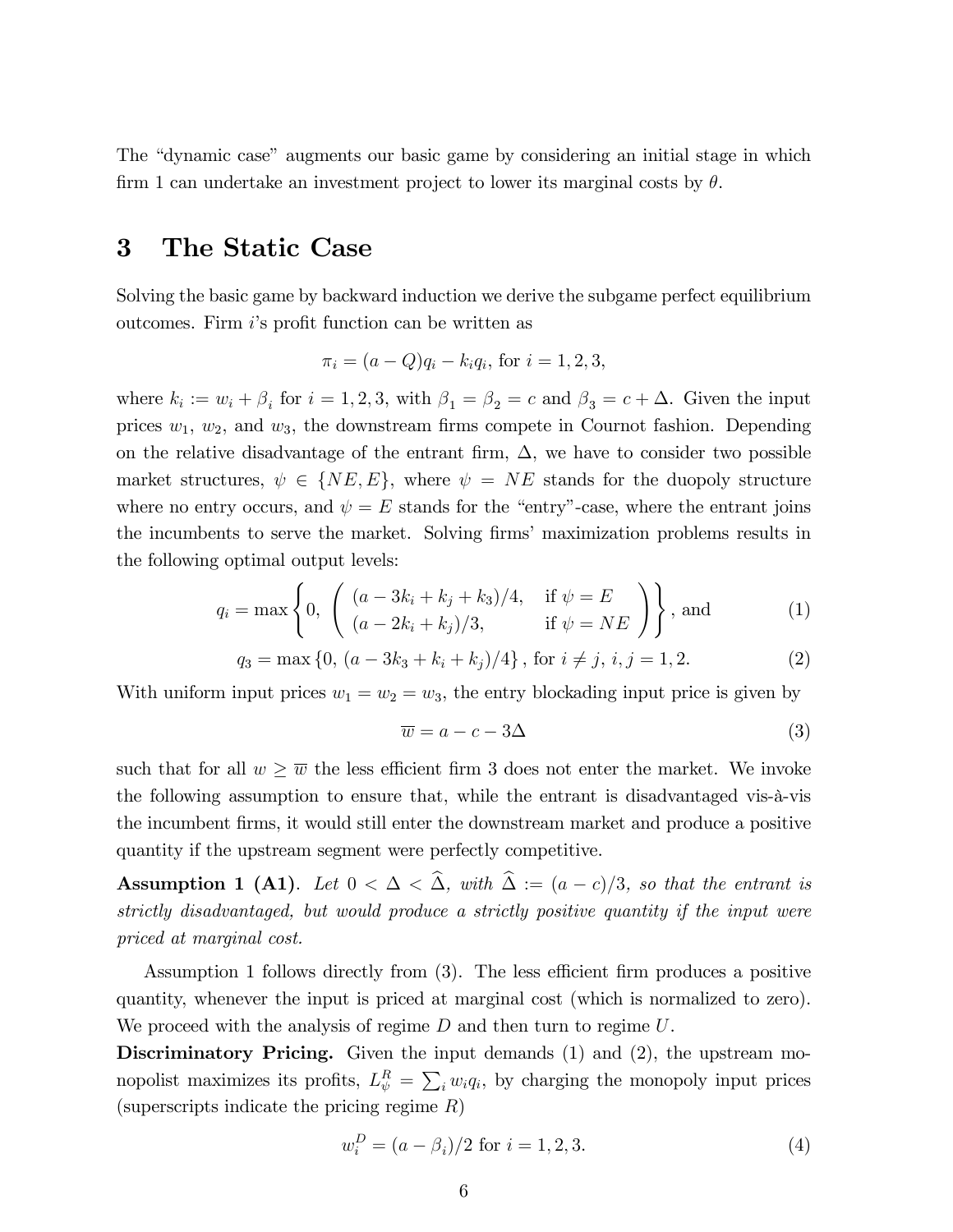Substituting the optimal input prices into the inverse demands for the input, we obtain the equilibrium output levels

$$
q_i^D = (a - c + \Delta)/8
$$
, for  $i = 1, 2$ , and  $q_3^D = (a - c - 3\Delta)/8$ .

Accordingly, total output is given by  $Q^D = [3(a-c) - \Delta] / 8$ . The input monopolist can either sell to all three downstream firms or restrict sales to the two efficient firms that are symmetric. If the monopolist sells to the latter two firms only (i.e., sets  $w_3$ sufficiently large), then each incumbent duopolist produces  $q_1 = q_2 = (a - c - w)/3$ , and the upstream monopolist can realize maximum profits of  $L_{NE}^D = (a - c)^2 / 6$ . Selling at differentiated prices to all three downstream firms, however, secures a profit of  $L_E^D$  =  $(3(a-c)^2 - \Delta[2(a-c) - 3\Delta])$  /16, which exceeds  $L_{NE}^D$  for all  $\Delta < \hat{\Delta}$ . This gives our first result.

Lemma 1. In the unique equilibrium market structure under the discriminatory regime D is the three-firm oligopoly,  $\psi^D = E$ , so that the entrant firm always produces a strictly positive quantity.

Note that Assumption 1 ensures that the potential entrant does not stay out of the market, but produces always a strictly positive quantity under the discriminatory regime.

Uniform Pricing. With uniform pricing, regime U, we have to distinguish two cases depending on whether or not the less efficient firm enters the market. That means, the upstream monopolist can either set a comparatively high uniform input price which blockades entry for the less efficient firm so that only the two downstream incumbents buy the input, or the upstream monopolist can set a comparatively low uniform input price, which induces the disadvantaged Örm to enter the market so that the upstream monopolist can sell to all three firms.

Let us first consider the case where the less efficient firm is at a disadvantage so large that the upstream monopolist rather sells to the two downstream incumbents only, as the less efficient firm does not enter the market at the upstream monopolist's proÖt maximizing uniform input price. This input price charged to the two downstream incumbents is the same as in Equation (4), with  $w_{NE}^U = (a - c)/2$ , so that we obtain for firms 1 and 2 the same equilibrium output levels

$$
q_{NE}^U = (a - c)/6.
$$

However, the input price  $w_{NE}^U$  only blockades entry for the less efficient firm if  $\Delta \geq$  $(a-c)/6$ . For  $\Delta < (a-c)/6$ , the upstream monopolist would have to charge the entry blockading input price  $\overline{w}$  (see Condition 3) in order to exclude the less efficient firm from the downstream market.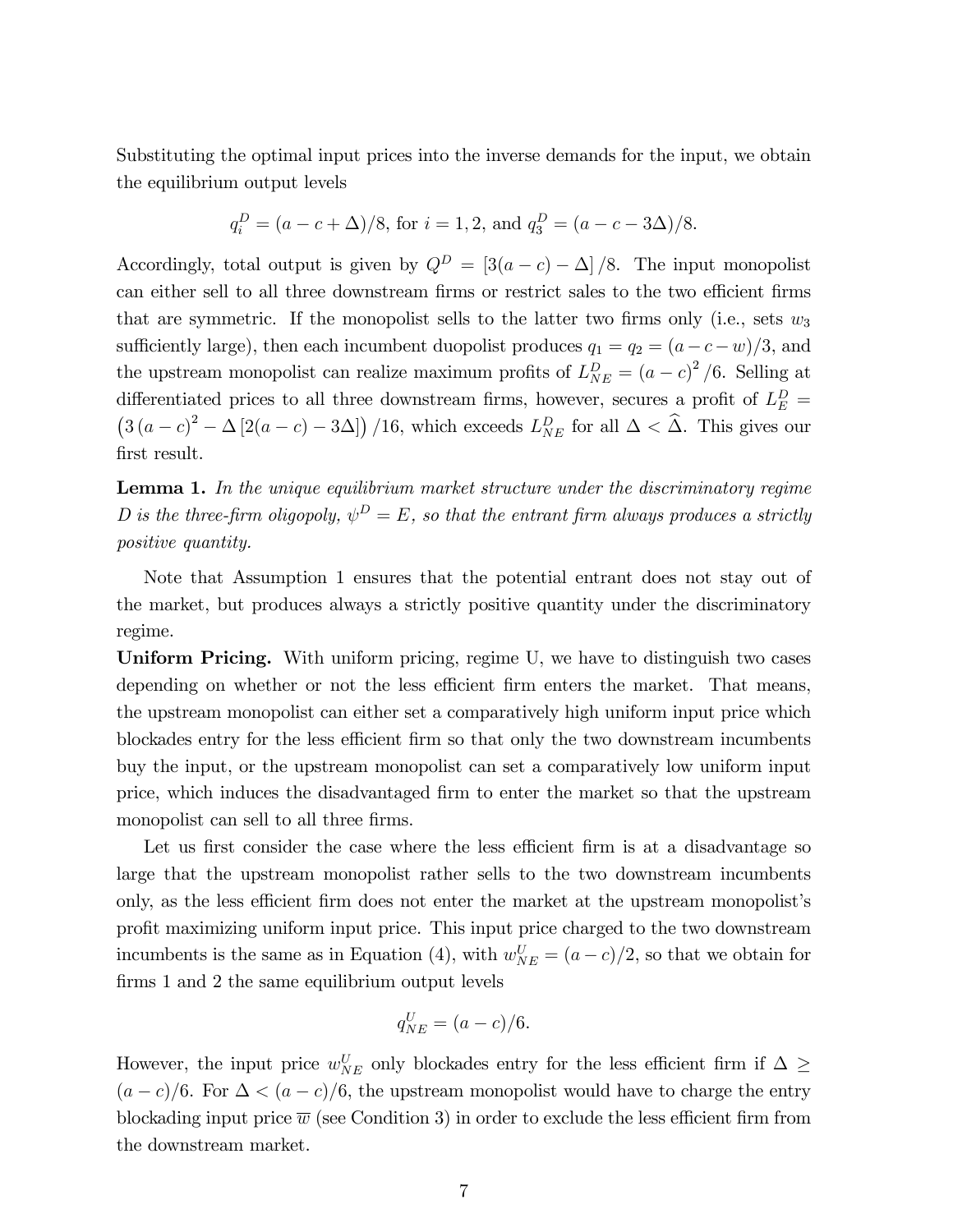Now assume that the upstream monopolist's profit maximizing uniform input price is sufficiently small to induce the less efficient firm to enter the downstream market. Then the upstream monopolist sets the uniform input price

$$
w_E^U = (a - c - \Delta/3)/2,
$$
\n(5)

and the equilibrium output levels are

$$
q_{i,E}^U = (a - c + 7\Delta/3)/8
$$
, for  $i = 1, 2$ , and  $q_{3,E}^U = (a - c - 17\Delta/3)/8$ , (6)

so that the aggregate output level is given by

$$
Q_E^U = [3(a - c) - \Delta] / 8.
$$
 (7)

From Equation  $(6)$  we can see that the less efficient downstream firm only enters the market under uniform pricing for  $\Delta < 3(a-c)/17$ . To decide which price to set (i.e., whether to serve two or three downstream firms), the upstream monopolist will compare its profit under the two downstream market structures. Lemma 2 gives us the monopolist's optimal pricing policy and the associated equilibrium market structure when price discrimination is not allowed (the proof is presented in the Appendix).

**Lemma 2.** For regime U, there exists a unique threshold value  $\tilde{\Delta} = (3 - 2\sqrt{2})(a - c)$ such that for all  $\Delta \geq \tilde{\Delta}$  the equilibrium market structure is  $\psi^U = NE$ , while for all  $\Delta < \tilde{\Delta}$  the equilibrium market structure is  $\psi^U = E$ . Moreover,  $\tilde{\Delta} < \tilde{\Delta}$ .

Lemma 2 shows that the less efficient firm is excluded under a uniform input pricing regulation, whenever the potential entrant is sufficiently disadvantaged; i.e.,  $\Delta \geq \Delta$ holds. We therefore, conclude that the discriminatory regime  $D$  tends to be more "entryfriendly" than a uniform input pricing regime.

**Comparison.** Given our assumption that an entrant is disadvantaged vis- $\hat{a}$ -vis incumbent firms, banning price discrimination upstream weakens competition in the downstream market. Under a uniformity rule the less efficient firm will only enter the market if the monopolist sets a relatively low price for all firms in the industry. Quite obviously, lowering the input price, compared to the price at which only the two efficient incumbents are served, is the less attractive for the upstream monopolist the more disadvantaged the entrant is. Consequently, the upstream monopolist will rather serve the two efficient firms at a relatively high price than all three firms at a lower price, unless the entrant's productive efficiency is sufficiently high.

In contrast, a discriminatory pricing regime is more "entry-friendly", as any firm that would enter the downstream market if inputs were priced at marginal cost, also enters if input price discrimination is feasible. While this difference between uniform and discriminatory pricing straightforwardly follows from the upstream monopolist's optimization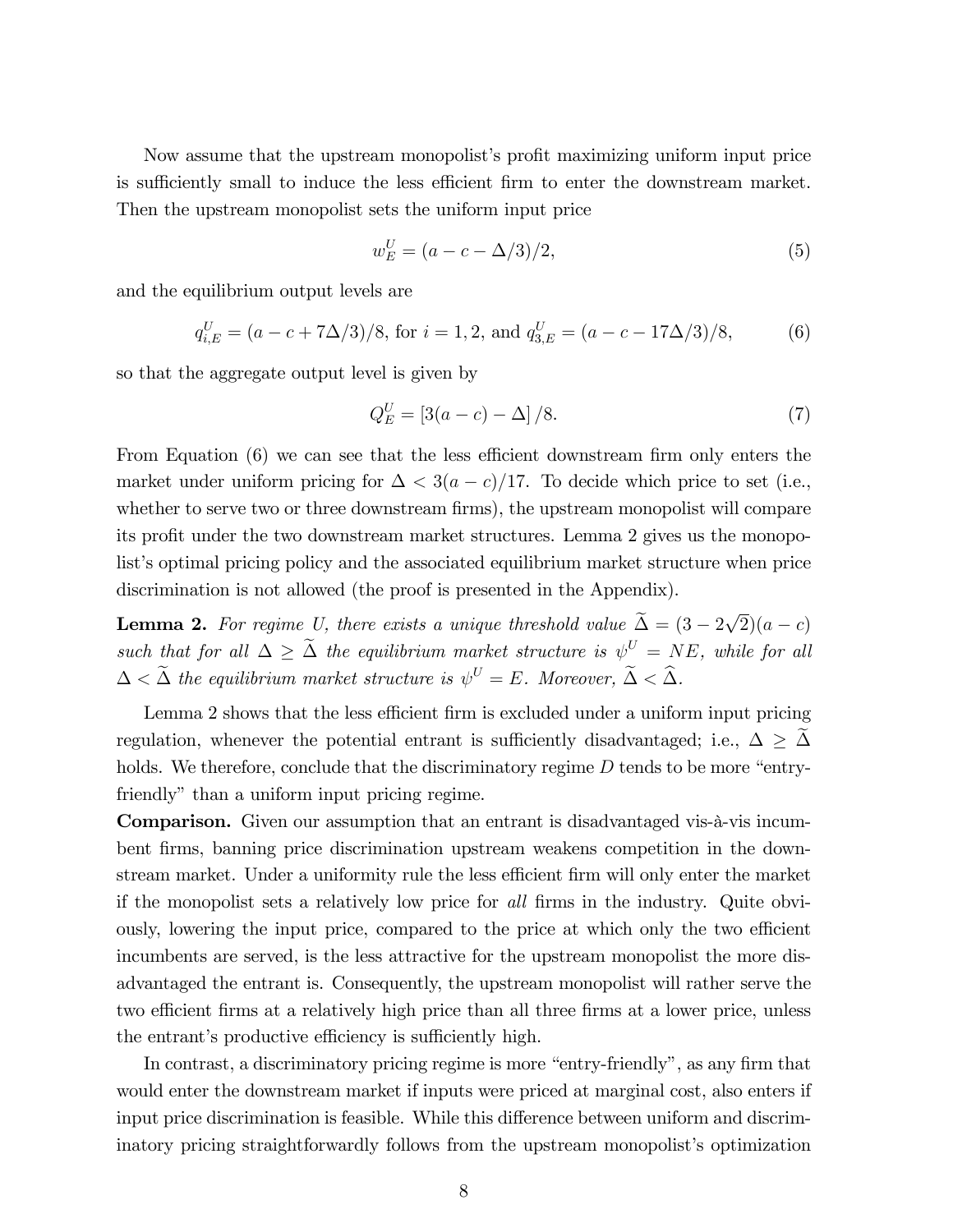problem, it also means that previous welfare assessments of non-discrimination rules are less clear-cut than has been suggested in parts of the literature. Most prominently, Yoshida (2000) has shown that in a Cournot-model with linear demands input price discrimination unambiguously causes productive inefficiencies and, thereby, a welfare loss when compared to uniform pricing.<sup>11</sup> However, this result does not unambiguously hold once the entry blockading effects of non-discrimination rules are taken into account, as the following proposition shows. We obtain the following result (see the Appendix for the proof).

#### Proposition 1. Comparison of social welfare and consumer surplus under regimes D and U yields the following orderings:

i) Social welfare: If entry is not blockaded under regime U (i.e.,  $\Delta < \tilde{\Delta}$  holds with  $\psi^U = E$  emerging), then social welfare is larger under regime U than under regime D. If entry does not occur under regime U (i.e.,  $\Delta \geq \tilde{\Delta}$  holds with  $\psi^U = NE$  emerging), then there exists a unique threshold value,  $\Delta^U > \tilde{\Delta}$ , with  $\Delta^U := 31(a-c)/141$ , such that social welfare is larger under regime D than under U, whenever  $\Delta < \Delta^U$  holds. The opposite is true for  $\Delta > \Delta^U$  (with equality at  $\Delta = \Delta^U$ ). Moreover,  $\Delta < \Delta^U < \tilde{\Delta}$ .

ii) Consumer Surplus: If entry is blockaded under regime U (i.e.,  $\Delta > \widetilde{\Delta}$ ), then consumer surplus is strictly larger under regime D than under regime U. Otherwise, consumer surplus is the same under both regimes

Yoshida's finding that social welfare should decrease with price discrimination is only valid if a price discrimination ban does not affect downstream market structure. If, however, a price discrimination ban adversely affects the donwstream business by blockading entry, then our results show that welfare can be higher with a price discriminating monopolist than under a price discrimination ban. This is the more likely to be the case the relatively more efficient the entrant produces. However, the incumbency advantage between the active incumbents and the potential entrant has to be sufficiently large, as otherwise the upstream monopolist would not exclude the entrant under a uniformity rule in the first place, but serve all three firms at a lower price.

# 4 The Static Case with Buyer Power

Katz (1987) has shown that buyer power can be a reason for banning price discrimination in input markets. Buyer power (which is based on a buyer's ability to integrate backward)

 $11$ See Yoshida (2000, Proposition 2), where it is shown that a sufficient condition for this result is that firms can be ordered along the lines of their productive efficiency (as is the case in our setting). However, as pointed out above, Yoshida's analysis takes the number of active firms as exogenously given.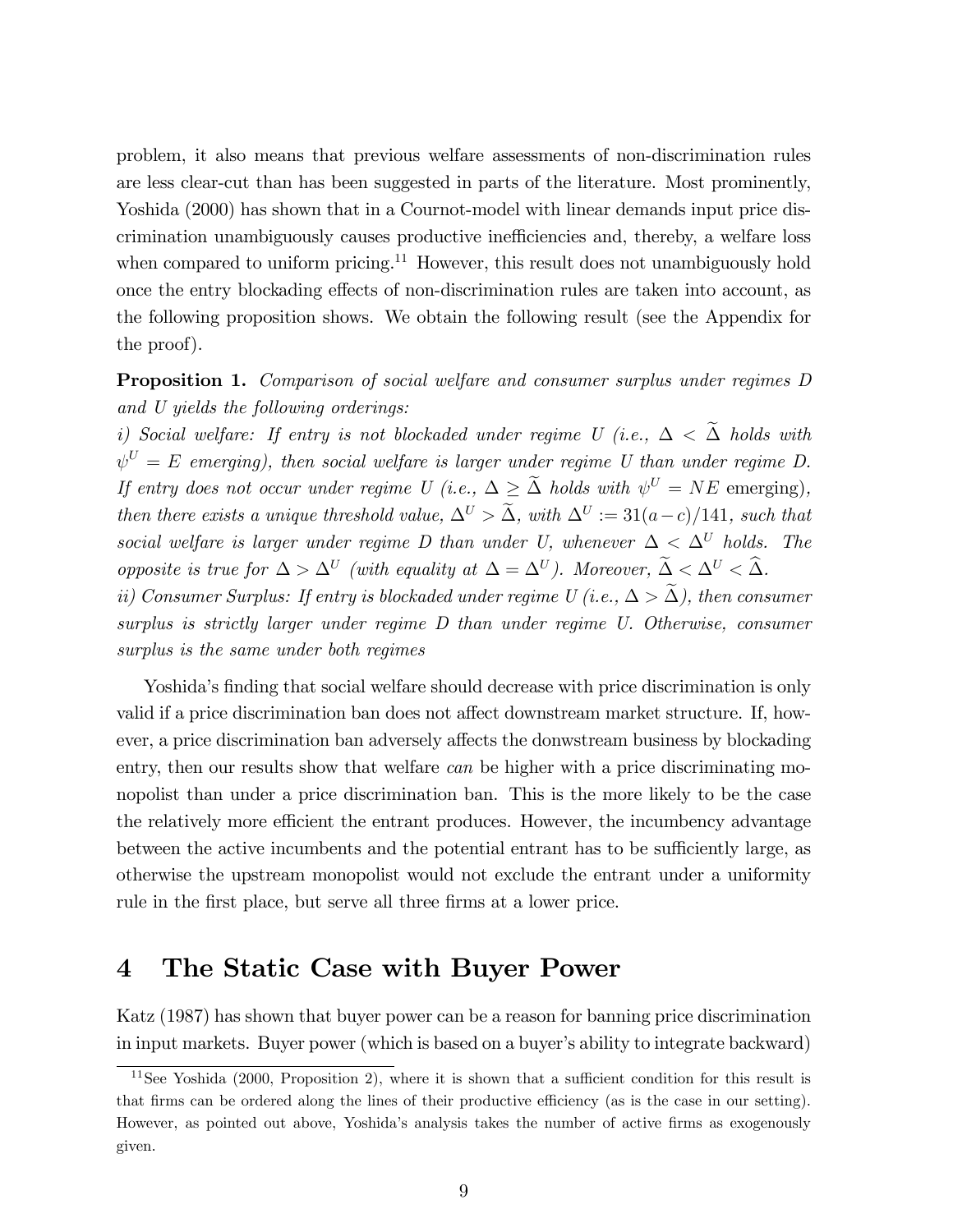makes a uniform pricing rule attractive because it tends to lower the input prices for all firms. If discrimination is feasible then the upstream firm's ability to extract rents increases which tends to raise the average mark-up on the upstream firm's product.

We qualify this favorable perspective on discrimination bans in the presence of buyer power. In fact, we show that the exact opposite can also occur, i.e., buyer power may also induce the input price for all firms to rise. The reason is a "raising rivals" costs" strategy where a powerful buyer wants to raise the uniform input price when this induces rival firms to lower their output levels more than its own (see Haucap et al., 2001). While under uniform pricing blockading entry can be an equilibrium outcome, entry is always accommodated under a discriminatory pricing regime.

Formally, we now augment our previous analysis by considering buyer power for the incumbent firms  $i = 1, 2$  so as to re-examine Katz's (1987) argument. In Katz (1987) one downstream firm has buyer power in the sense that it has an opportunity to integrate backwards. We deviate from that approach slightly by assuming that firms 1 and 2 can form a buying group which can make a take-it or leave-it offer to the upstream monopolist. Given firm i's marginal cost function function  $k_i = \alpha_i w_i + \beta_i$ , all downstream firms have the same  $\beta$ -efficiency (which we normalize to zero), while they differ with respect to their  $\alpha$ -efficiency. We invoke the following assumption concerning firms'  $\alpha$ -efficiency levels.

**Assumption 2 (A2).** Firms 1 and 2 are assumed to have an  $\alpha$ -efficiency level of  $\alpha_1 = \alpha_2 = 1$ , while firm 3 is disadvantaged in this regard such that  $\alpha_3 = \alpha \in (1, \bar{\alpha})$  with  $\bar{\alpha} = (4 + \sqrt{6})/(8 - 3\sqrt{6}) \approx 9.9.$ 

We augment our basic game by an initial stage  $0$ , in which firms 1 and 2 make a (binding) take-it or leave-it offer w to the upstream monopolist.<sup>12</sup> The upstream monopolist can then accept or reject the offer made by firms 1 and 2 (in case of rejection, firms 1 and 2 exit the market). In the next stage (stage 1), the monopolist sets the input price to the entrant firm  $3$  which does not have any buyer power.<sup>13</sup> In the last stage, (stage 2), all active Örms set their quantity levels.

In the non-discriminatory regime, firms 1 and 2 essentially set the binding input price for all downstream firms (including firm 3) if their offer is accepted by the upstream monopolist. If the proposal is rejected, then firms 1 and 2 must leave the market.<sup>14</sup>

 $12$ Firms 1 and 2 act as a single player which we can interpret as a "buying group."

<sup>&</sup>lt;sup>13</sup>The entrant firm is not member of the buying group which can be a reason why it does not have buyer power.

 $14$ The ability of firms 1 and 2 to commit to exit the market if their offer is rejected is the only source of buyer power in our setting. If Örms 1 and 2 cannot commit that way, then the upstream monopolist would simply reject the initial offer to make his own take-it or leave-it offer in the next stage.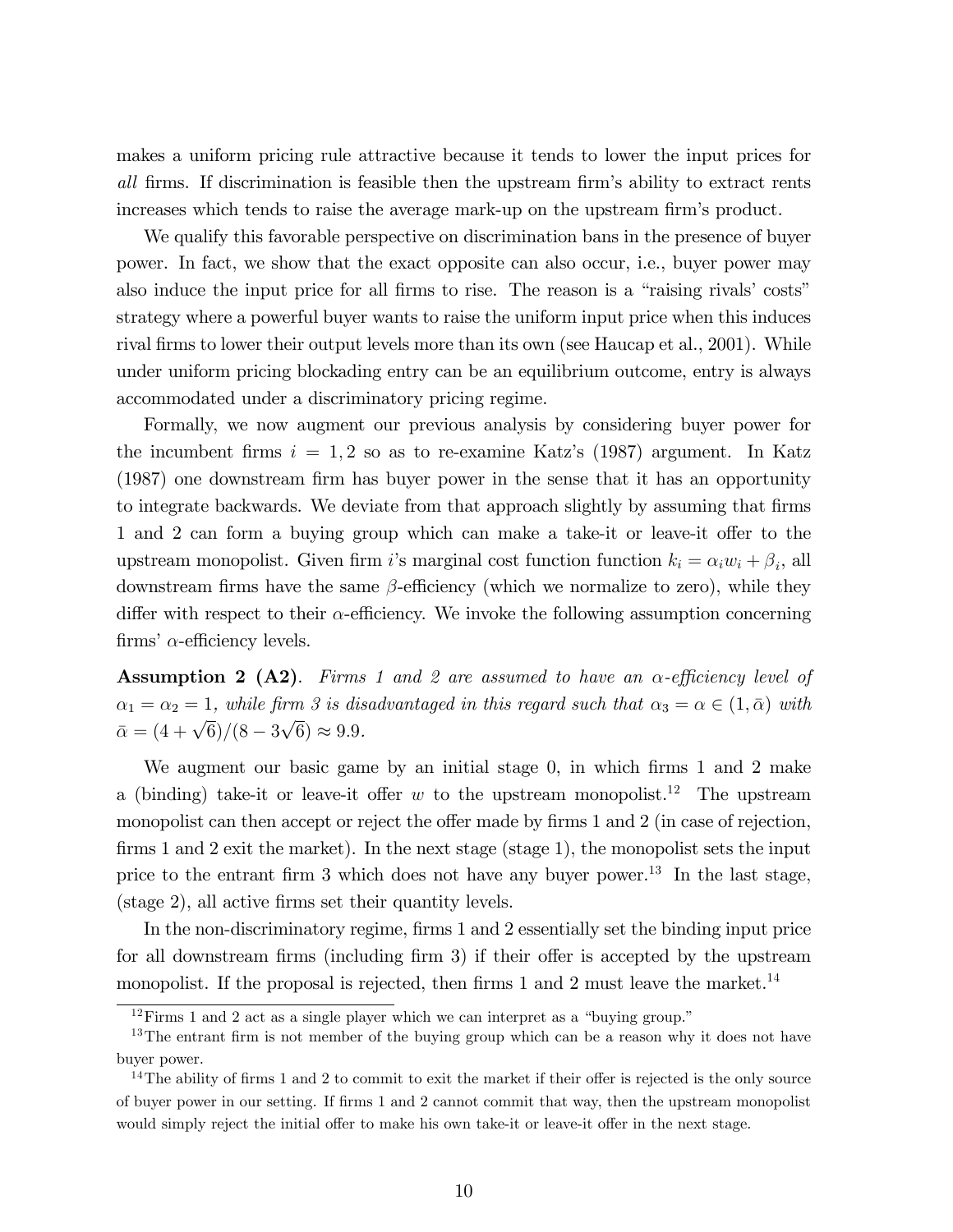Given that all firms are active, and given input prices  $w_1$ ,  $w_2$ , and  $w_3$ , we obtain from (1) and (2) the derived demands

$$
q_i(w_1, w_2, w_3) = \frac{a - 3w_i + w_j + \alpha w_3}{4}
$$
 for  $i, j = 1, 2$ , and (8)

$$
q_3(w_1, w_2, w_3) = \frac{a - 3\alpha w_3 + w_1 + w_2}{4}.
$$
\n(9)

Uniform Pricing. When firms 1 and 2 have (joint) buyer power, then they make a take-it or leave-it offer to the upstream monopolist to maximize their profit. Substituting the derived demands  $(8)-(9)$  into the joint profit function gives

$$
\pi_1^U + \pi_2^U = 2(a - 2q - q_3)q_1 - 2wq = \frac{1}{4}aw\alpha + \frac{1}{8}a^2 + \frac{1}{8}w^2\alpha^2 + \frac{1}{2}w^2 - \frac{1}{2}aw - \frac{1}{2}w^2\alpha,
$$

so that  $\partial(\pi_1^U + \pi_2^U)/\partial w > 0$  if and only if  $\alpha > 2$  (given that  $q_3 > 0$ ). For  $\alpha > 2$ , the profit function  $\pi_1^U + \pi_2^U = 2\pi_1^U$  is strictly increasing in w and firms 1 and 2 set at least the entry blockading price  $w = a/(3\alpha - 2)$ . If entry by firm 3 is blockaded (i.e.,  $q_3 = 0$ ), demands are  $q_1 = q_2 = (a-w)/3$  and the joint profit of firms 1 and 2 is decreasing in w. Thus, optimally firms 1 and 2 propose  $w = a/(3\alpha - 2)$ , which is the minimal input price that prevents Örm 3 from market entry. This proposal is accepted due to the following reasoning. If the upstream monopolist rejects  $w = a/(3\alpha - 2)$ , firms 1 and 2 leave the market and firm 3 is a downstream monopolist. The upstream monopolist's profit in that case is  $a^2/(8\alpha)$  compared to  $2a^2(\alpha-1)/(3\alpha-2)^2$  in case of accepting a proposal of  $w = a/(3\alpha - 2)$ . The second term is larger for all  $\alpha > 2$ .

For  $1 < \alpha < 2$ , firms 1 and 2 propose the minimal price w that will be accepted by the monopolist. This  $w$  is given by making the monopolist indifferent between rejecting and accepting, i.e.,  $a^2/(8\alpha) = w(q_1+q_2+q_3)$ . This gives  $w = (3a\alpha - a\sqrt{7\alpha^2 - 4\alpha})/(2\alpha(\alpha+2))$ . All firms are active in this case.

Thus, the profits of firms 1 and 2 are either decreasing in the input price (namely, if  $\alpha < 2$ , or increasing in the input price (namely, if  $\alpha > 2$ ). The former relationship was the focus in Katz (1987) which has been supporting a favorable view of a nondiscrimination rule in the presence of buyer power. Our analysis reveals that for  $\alpha > 2$ the joint profit of firms 1 and 2 is an increasing function of a uniform input price.<sup>15</sup> In those instances "powerful" retailers want to increase a non-discriminatory input price to blockade market entry by rival retailers.

**Price Discrimination.** We consider a regime according to which price discrimination is possible. Due to buyer power, firms 1 and 2 can make a take-it or leave-it offer to the monopolist concerning their own price  $w = w_1 = w_2$ . The monopolist, however, can price discriminate and may set a different input price to entrant firm 3. If the

<sup>&</sup>lt;sup>15</sup>Below we show that this also implies ambiguous welfare conclusions.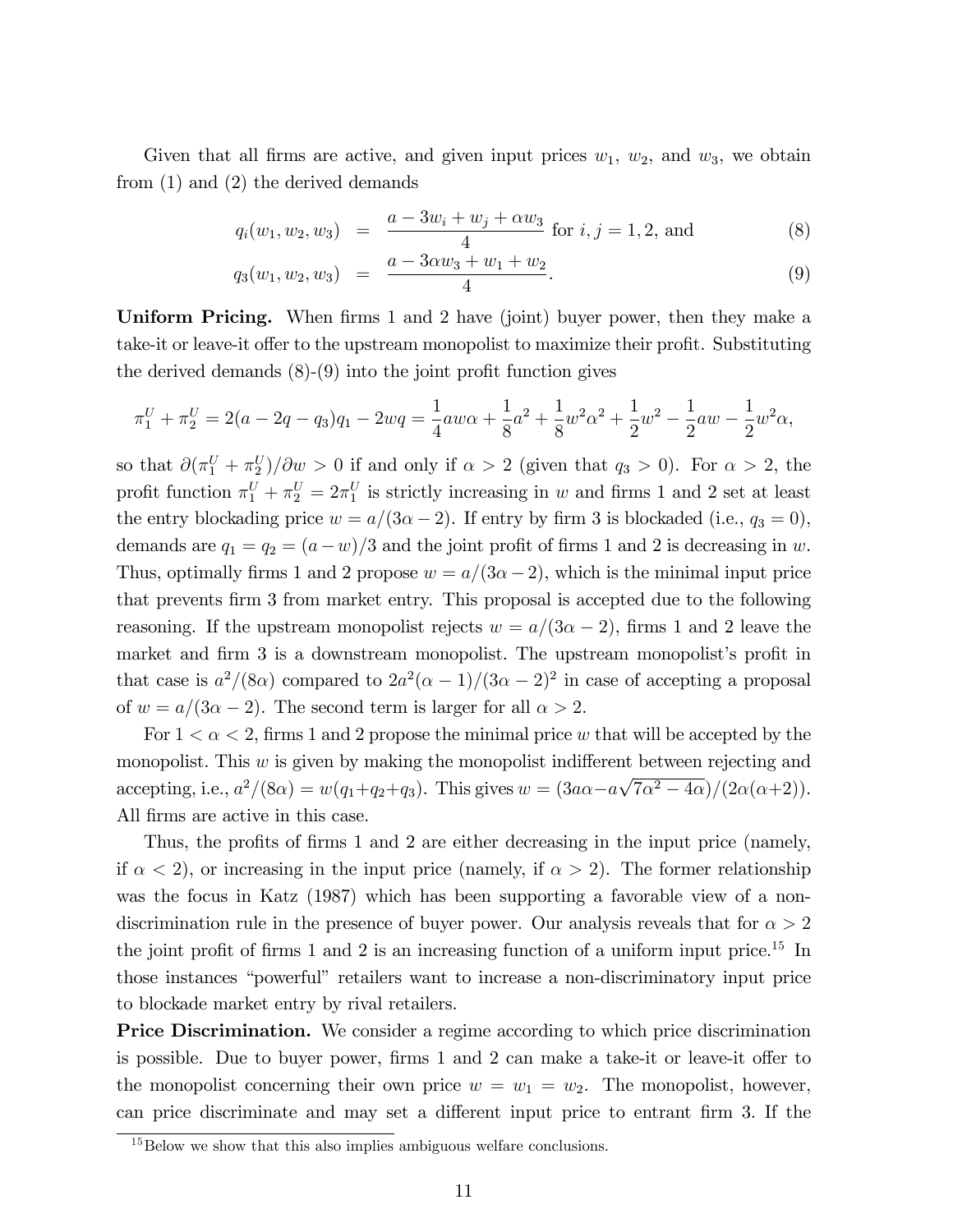monopolist rejects the offer by firms  $1$  and  $2$ , he sells only to firm  $3$  and makes a profit of  $a^2/(8\alpha)$ . Since the joint profit of firms 1 and 2 is decreasing in w, they set the lowest price which is accepted by the upstream monopolist. We derive the proposal  $w$  by solving the monopolist's indifference condition between accepting and rejecting proposal w. Equalizing the profit in case of rejection,  $a^2/(8\alpha)$ , with the profit in case of acceptance for an optimally set  $w_3$ ,  $wq_1 + wq_2 + w_3q_3$ , yields the equilibrium input prices<sup>16</sup>

$$
w^{D} = (a/2)(1 + 7\alpha + \sqrt{6} - 3\sqrt{6}\alpha)/(10\alpha - \alpha^{2} - 1)
$$
\n(10)

and

 $w_3^D = a(18\alpha + 6\alpha^2 - 2\sqrt{6}\alpha - 3\sqrt{6}\alpha^2 + \sqrt{6})/(6\alpha(10\alpha - \alpha^2 - 1)).$  (11)

For the optimal quantities, entry of firm 3 is never blockaded for  $\alpha \in (1, \bar{\alpha})$ ; i.e., whenever A2 holds.

Comparison of Pricing Regimes. The following Proposition summarizes the comparison of social welfare and consumer surplus under the discriminatory and the uniform regimes (see the Appendix for the proof).

Proposition 2. Comparison of social welfare under discriminatory and uniform pricing gives the following orderings when firms 1 and 2 have buyer power.

i) If  $\alpha < 2$ , then  $W^U > W^D$  and  $CS^U > CS^D$ . If  $\alpha > 2$ , then there exists a critical value  $\hat{\alpha} < \bar{\alpha}$  such that ii)  $W^U < W^D$  and  $CS^U < CS^D$ , for  $2 < \alpha < \hat{\alpha}$ , and iii)  $W^U > W^D$  and  $CS^U < CS^D$ , for  $\hat{\alpha} < \alpha < \bar{\alpha}$ . Moreover,  $W^U = W^D$  holds for  $\alpha = \widehat{\alpha}$ .

Comparing consumer surplus under both regimes shows that it is higher under a discriminatory regime for  $\alpha > 2$ . The same holds for social welfare with the qualification that it is only higher under a discriminatory regime if  $2 < \alpha < \hat{\alpha}$  with  $\hat{\alpha} \approx 6.311$ . The intuition is the following: for reasonably efficient entrants, i.e.,  $1 < \alpha < 2$ , uniform pricing is optimal from a consumer surplus and a welfare point of view, since buyer power leads to a low input price for all downstream firms, which benefits consumers. For inefficient entrants, i.e.,  $\alpha > 2$ , firms 1 and 2 set the input price sufficiently high to prevent firm 3ís entry. These relatively high input prices are passed on to consumers, which result in a lower consumer surplus compared to the discriminatory regime. However, due to the inefficiency of the entrant, welfare is lower under a discriminatory regime when the entrant is very inefficient, i.e.,  $\alpha > \hat{\alpha}$ .

Having analyzed the merits of input price discrimination (bans) in a static framework, let us now turn to the analysis of uniform input pricing rules in a dynamic setting, as the

<sup>&</sup>lt;sup>16</sup>The subgame perfect input price charged from firm 3 is  $w_3(w) = (2w\alpha + a + 2w)/(6\alpha)$ .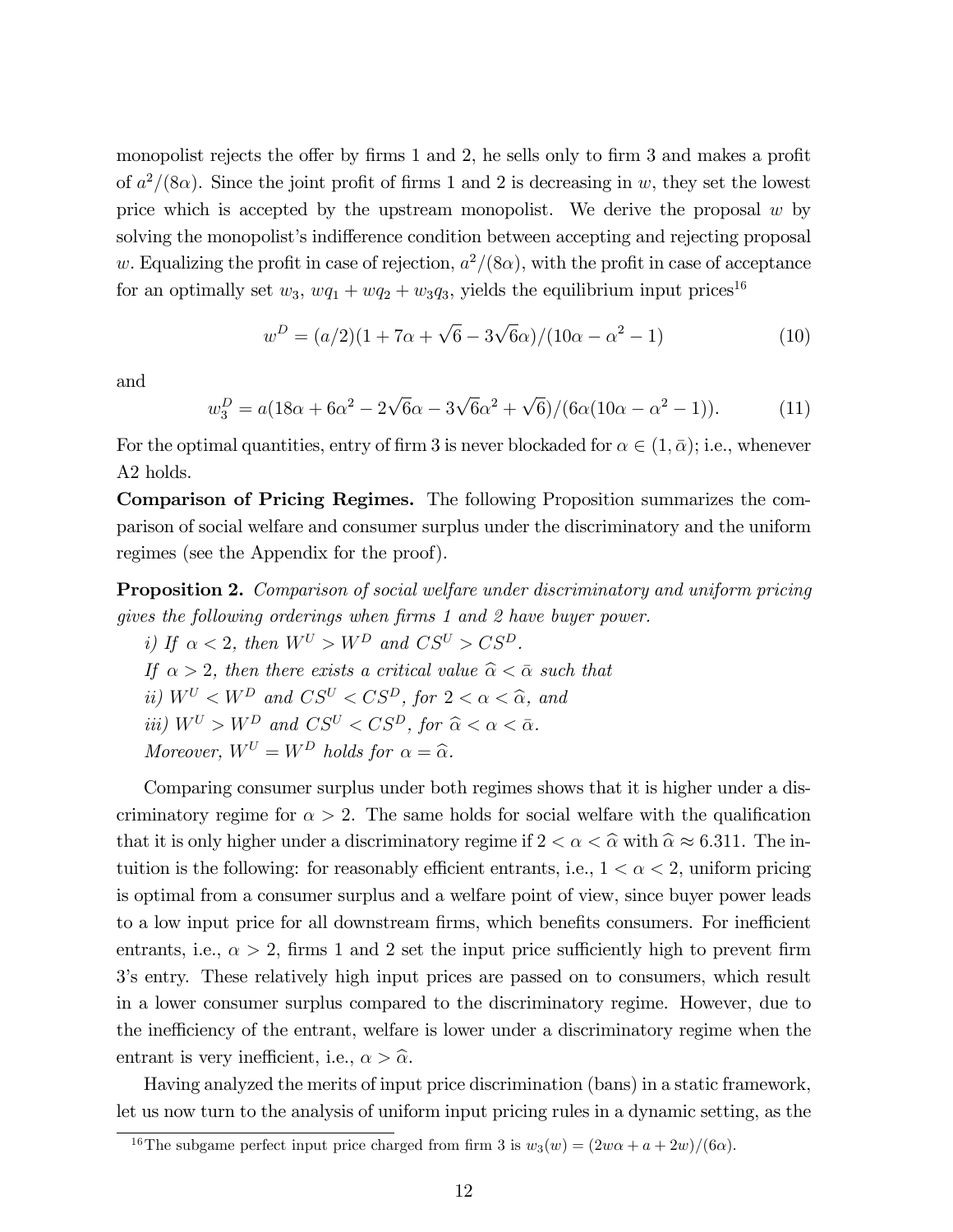(negative) effects of price discrimination on innovation incentives have been put forward as an important reason for prohibiting input price discrimination (DeGraba, 1990).

#### 5 The Dynamic Case

We augment the basic game by an initial stage, in which one of the two incumbents, say firm 1, can undertake an innovation project,  $I(\theta)$ , which carries a fixed cost of I and lowers the innovator's marginal costs by  $\theta > 0$ . If the innovation is realized, then firm 1's marginal cost is  $k_1 = w_1 + c - \theta$ . Subsequent to firm 1's investment decision, the upstream monopolist sets the input price $(s)$  before downstream firms finally compete in Cournot fashion.

In the following we analyze firm 1's innovation incentives under regimes  $D$  and  $U$ . The different innovation incentives under the different regimes can be measured by the gross gain,  $\Psi^R(\theta) \equiv \pi_1^R(\theta) - \pi_1^R(0)$ , where the argument  $\theta$  (0) indicates that the innovation has (not) been undertaken.<sup>17</sup> We impose the following assumption on the marginal-cost reduction associated with the implementation of an innovation project.

**Assumption 3 (A3).** Let  $0 < \theta < \hat{\theta}$  with  $\hat{\theta} := (\sqrt{3} - 1)(a - c)/2$ , so that the non-innovating incumbent firm remains active under both regimes D and U when the innovation project is undertaken.

Assumption 3 is derived in the Appendix. It guarantees that firm 1's marginal cost reduction is non-drastic, i.e., the downstream market will not be monopolized after the innovation. Hence, firm 1's innovation is such that the non-innovating incumbent firm 2 remains active in the market under any regime.<sup>18</sup> The following lemma characterizes the equilibrium market structures under the two regimes for the parameter space under consideration.

**Lemma 3.** The following equilibrium market structures emerge when firm 1 decides to innovate:

i) Regime U: If  $\Delta < \Delta'$ , with  $\Delta' := \tilde{\Delta} - \theta(\sqrt{2} - 1)$ , then  $\psi^U = E$ , while for  $\Delta \geq \Delta'$ entry does not occur with  $\psi^U = NE$  resulting.

 $17$ Our approach follows Bester and Petrakis (1993) and Haucap and Wey (2004). By focussing on a firm's unilateral innovation incentives we can abstract from coordination issues which arise when entry deterrence is possible (see Bernheim, 1984).

<sup>&</sup>lt;sup>18</sup>The possibility of monopolization under both regimes gives an obvious argument in favor of the hypothesis that innovation incentives can be larger under regime  $D$  than under  $U$ . This follows directly from inspecting our measure for innovation incentives,  $\Psi$ . A monopolizing innovation project would yield the same profit level for the innovator under both regimes. As, however, the profit level in the absence of innovation is typically lower under discriminatory pricing, it immediately follows that innovation incentives are larger under regime  $D$  than under regime  $U$  in cases of such drastic innovations.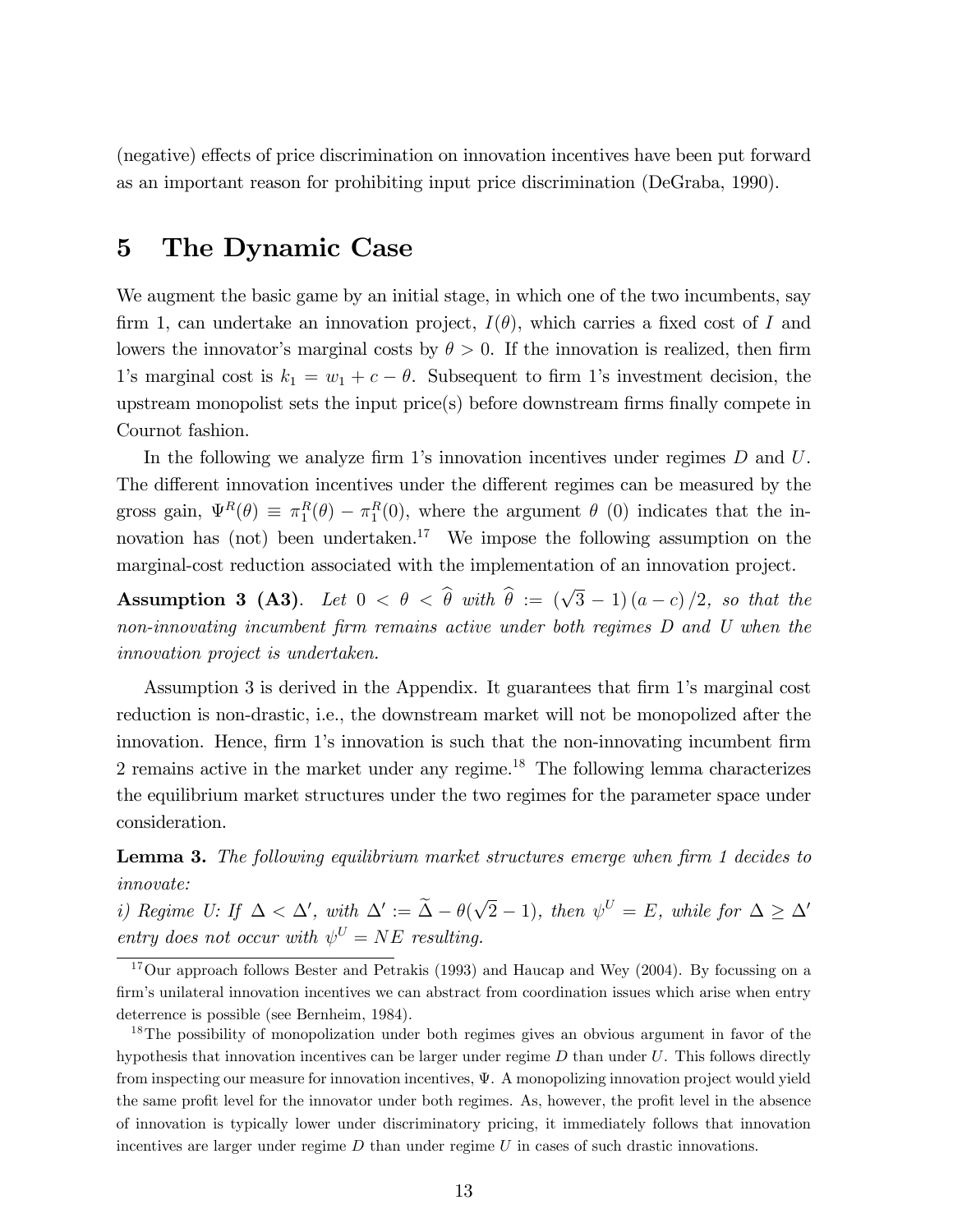ii) Regime D: If  $\Delta < \Delta''$ , with  $\Delta'' := \hat{\Delta} - \theta/3$ , then  $\psi^D = E$ , while for  $\Delta \geq \Delta''$  entry does not occur and  $\psi^D = NE$  holds.

Part i) of Lemma 3 shows that the parameter range for blockaded entry under regime U increases when firm 1 innovates (the threshold value  $\Delta'$  decreases in  $\theta$ ). We can, therefore, distinguish two cases under regime U for parameter values  $\Delta \geq \Delta'$ : If  $\Delta \in$  $(\Delta', \Delta)$ , then firm 1's innovation actually affects market structure, as the disadvantaged entrant only refrains from entry if firm 1 innovates. If, however,  $\Delta > \tilde{\Delta}$  holds, then the innovation does not affect market structure, as the entrant firm would not enter the market even without firm 1 innovating (see Lemma 2).

Part ii) of Lemma 3 shows that firm 1's innovation also tends to increase the range for entry blockading prices under regime D. Using Lemmas 1-3 we can summarize the effects that firm 1's innovation has on market structure as follows.

Lemma 4. The decision to innovate affects market structure in the following way: i) Regime U: For  $\Delta \in [\Delta', \Delta)$ , an innovation affects market structure, as it blockades entry for firm 3. For all remaining constellations the innovation does not affect market structure.

ii) Regime D: For  $\Delta \geq \Delta''$ , an innovation affects market structure, as it blockades entry for firm 3. For  $\Delta < \Delta''$  the innovation does not affect market structure.

Lemma 4 shows that innovations can induce the upstream monopolist to set entryblockading input prices for firm 3, if firm 3's disadvantage is sufficiently large. Note, in this context, that  $\Delta'' > \Delta > \Delta'$  for all  $\theta > \theta > 0$ . That means that the scope for entry-blockading innovations is smaller under regime  $D$  (as  $\Delta' < \Delta''$  holds). Only for  $\Delta > \Delta''$  the innovation would also lead to a more concentrated market structure under regime D. The analysis of the innovation incentives is now summarized in the next proposition (the proof is relegated to the Appendix).

**Proposition 3.** Innovation incentives can be ordered under regimes U and D as follows: i) If the innovation does not affect the equilibrium market structure under regime  $U$ , then regime U carries larger innovation incentives than regime D: i.e.,  $\Psi^{U}(\theta) > \Psi^{D}(\theta)$ if  $\Delta \notin [\Delta', \Delta)$ .

ii) If the innovation affects the equilibrium market structure under regime U (i.e.  $\Delta \in$  $[\Delta', \Delta)$  holds), then there exists a critical value  $\Delta^* \in [\Delta', \Delta)$  such that for all  $\Delta \in$  $[\Delta^*,\Delta)$  the innovation incentives are larger under regime D than under regime U; i.e.,  $\Psi^D(\theta) > \Psi^U(\theta)$  if and only if  $\Delta \in [\Delta', \tilde{\Delta})$  and  $\Delta > \Delta^*$  holds. In contrast, innovation incentives are larger under regime U than under regime D for  $\Delta \in [\Delta', \Delta^*].$ 

Proposition 3 reveals that DeGraba's result that innovation incentives are largest under a uniformity rule critically depends on the market entry consideration. More pre-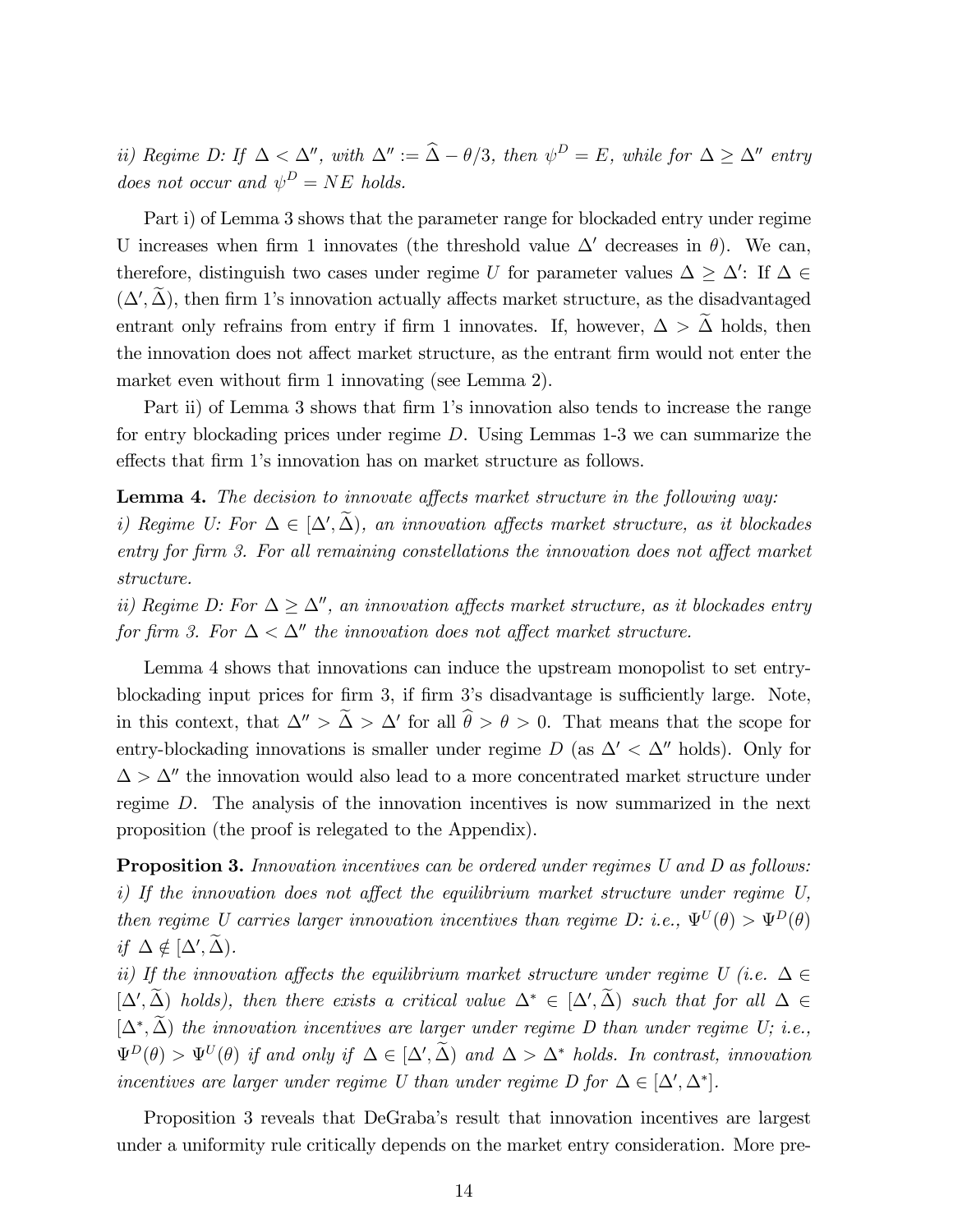cisely, by part i) of Proposition 3 DeGrabaís result remains valid whenever an innovation does not affect market structure under regime  $U$ . Part ii) of Proposition 2, however, shows that this conclusion does not hold any longer when an innovation induces the upstream monopolist to increase its uniform price by so much that the potential entrant refrains from market participation. To understand the underlying logic, note that under a price discrimination ban the innovating downstream firm typically also benefits from the existence of less efficient firms in the market, as the existence of less efficient firms leads to a reduction in the uniform input price.<sup>19</sup>

As long as the upstream monopolist finds it optimal to serve them at a comparatively low uniform price, the innovating firm benefits from the associated mild input price increases which result from the innovation.<sup>20</sup> If, however, the innovation induces the input monopolist to forego the revenue stream obtained from selling to the inefficient entrant and rather to raise its uniform input price so as to increase the revenues from the two remaining firms, the price increase for the innovating firm becomes significantly larger than under a constant market structure. Moreover, the larger the potential entrant's initial exogenous disadvantage,  $\Delta$ , the more downward pressure is exerted by the entrant on input prices. Hence,  $\Delta$  has to be sufficiently large to result in lower investment incentives under uniform prices than under input price discrimination.

The next proposition proves that under those circumstances welfare also rises (see the Appendix for the proof).

**Proposition 4** For all  $\Delta \in [\Delta^*, \Delta)$ , consumer surplus increases if an innovation takes place under regime D but not under regime U.

As Proposition 4 reveals, consumer surplus may be increased by input price discrimination, as both market competition and innovation incentives can increase compared to a uniform pricing regime. The positive consumer surplus effect results when an innovation takes place under regime D, but the innovation would not be implemented under regime U.

# 6 Conclusion

We have used a fairly simple model to demonstrate that the results obtained by Katz  $(1987)$ , DeGraba  $(1990)$  and Yoshida  $(2000)$  have to be qualified once market structure

<sup>&</sup>lt;sup>19</sup>The equilibrium output of firm 1 under regime U is given  $q_{E,1}^U = (3(a-c) + 7\Delta + 17\theta)/24$ , which is increasing in  $\Delta$ .

<sup>&</sup>lt;sup>20</sup>For regime U, the input price increases by  $\theta/6$  under a triopoly and by  $\theta/4$  under a duopoly where entry is blockaded.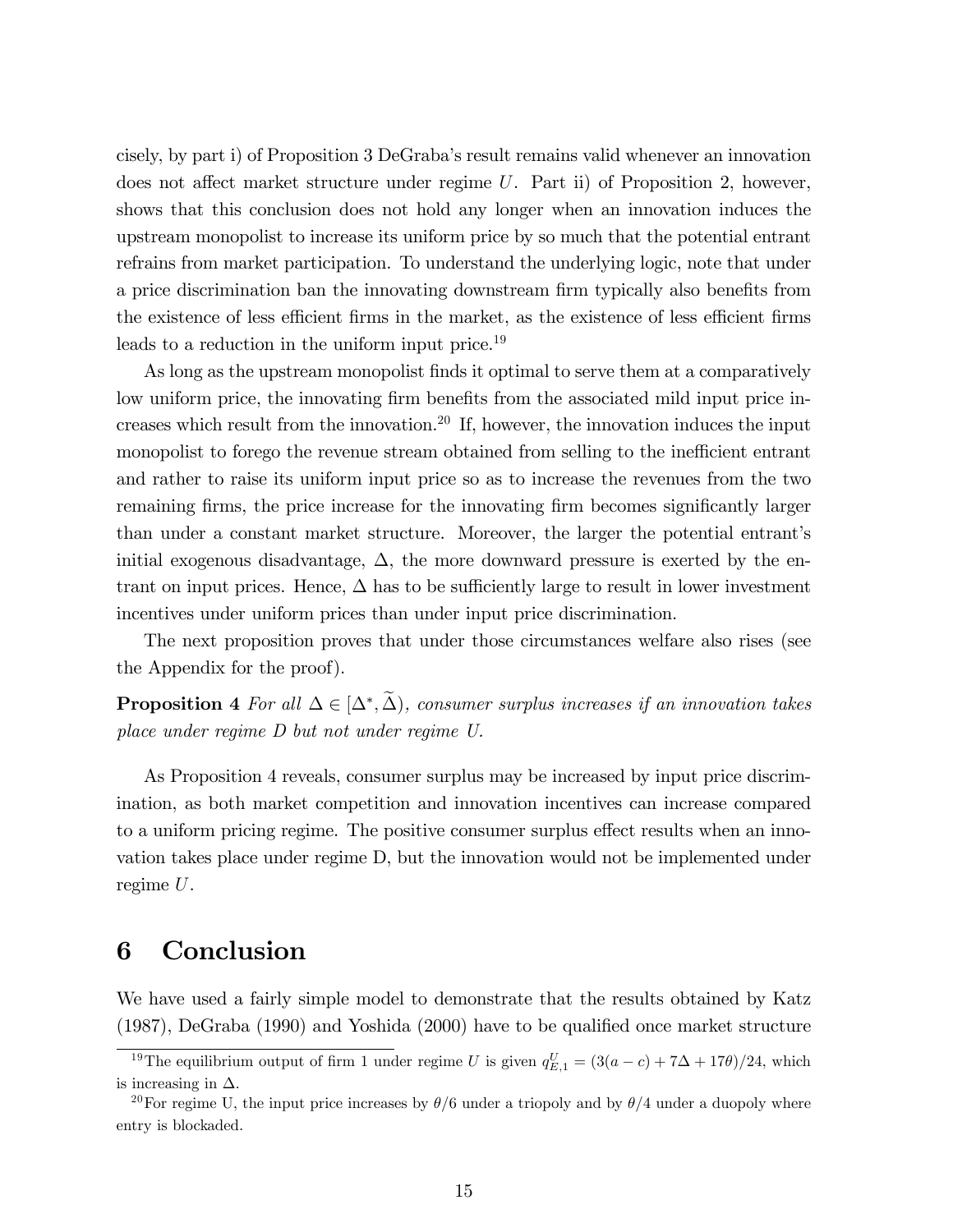is not exogenously given and entry is an issue. The entry blockading effects of input price discrimination bans, as provided for by the Robinson-Patman Act in the US and Article 82 of the European Treaty, may have damaging effects on consumer surplus and overall welfare. More generally, additional entry under price discrimination can drive down prices, which benefits consumers and possibly overall social welfare.

Whenever regulations are imposed on businesses, the economy is shifted from one equilibrium to another. While this clearly involves adjustments of prices and sales, it can also have substantial effects on industry structure. We have accounted for this by considering a potential entrant, and have shown that entry is less likely when price discrimination is forbidden. The entry blockading effect of uniformity regulations tend to reduce the competitive intensity, so that recent arguments in favor of input price discrimination bans developed by Katz (1987), Yoshida (2000), and DeGraba (1990) have to be qualified. An upstream monopolist is more likely to sell its product to a relatively inefficient firm if price discrimination is feasible. The result is stronger competition among downstream firms, so that consumer surplus and even social welfare can be larger than under uniform pricing.

While our model has straightforward applications for vertically separated industries such as airports and ports, the model is also applicable to unionized oligopolies. As has been recently argued collective wage-setting by an industry (or even nation-wide union) may have some benefits because of the positive effects that egalitarian (i.e., nondiscriminatory) wage-setting may have on firms' incentives to innovate (see Haucap and Wey, 2004). If we, however, account for the entry blockading effects of those labor market regimes, then our insights may also qualify these results. More specifically, recent trends towards more flexible wage setting at the firm-level (which we interpret as some form of wage-discrimination) may unfold "entry-friendly" effects, not only in a static setting but also in a more dynamic world where cost reduction is an important aspect of industry performance.

# Appendix

In this Appendix we present the omitted proofs and we derive Assumptions 2 and 3.

**Proof of Lemma 2.** We have to compare the upstream monopolist's profit depending on whether or not the less efficient entrant firm is served. With the monopoly input price given by (5) the entrant remains active for all  $\Delta < 3(a-c)/17$ , in which case the upstream monopoly profit becomes  $L_E^U = [3(a-c) - \Delta]^2/48$ . Note that the upstream monopolist's profit is strictly decreasing in  $\Delta$ .

If, however, the monopolist prefers to serve only the two efficient downstream firms,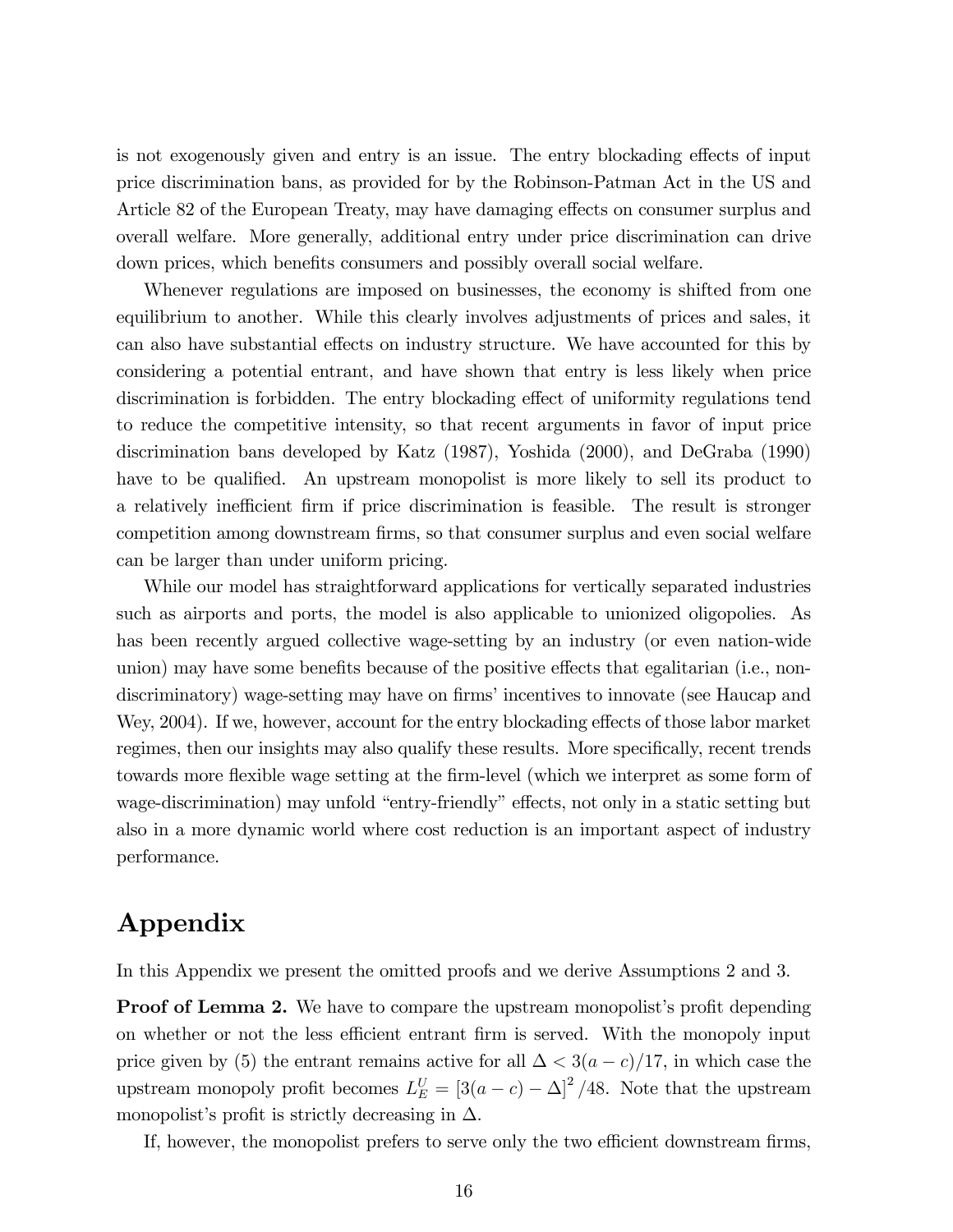then its profit maximizing input price is  $w_{NE}^U = (a-c)/2$ , for all  $\Delta \ge (a-c)/6$ . However, for all  $\Delta < (a-c)/6$  the inefficient firm would purchase inputs at a price of  $w_{NE}^U$ . In those cases, therefore, the input monopolist has to charge the entry-blockading input price  $\overline{w}$ if he wants to ensure that only two firms are served. Clearly, the monopoly profit at  $\overline{w}$ is strictly smaller than the profit at  $w_{NE}^U$ , which is given by  $L_{NE}^U(w_{NE}^U) = (a-c)^2/6$ . Note that this expression is independent of  $\Delta$ . Comparing  $L_E^U$  and  $L_{NE}^U$  we obtain the unique threshold value  $\tilde{\Delta} = (3 - 2\sqrt{2})(a - c)$ , with  $L_E^U < L_{NE}^U$ , for all  $\Delta > \tilde{\Delta}$ , and  $L_E^U > L_{NE}^U$ , for all  $\Delta < \Delta$ . Note that  $\Delta > (a - c)/6$  so that  $w_{NE}^U$  is a feasible pricing option for the monopolist for all  $\Delta > \tilde{\Delta}$ . In addition,  $\tilde{\Delta} < 3(a-c)/17$ . Hence, for all  $\Delta \in [\Delta, 3(a-c)/17]$  the input monopolist decides to serve only the incumbent firms at  $w_{NE}^U$  even though he could also serve three firms at  $w_E^U$ . It follows that the monopolist sets the entry blockading input price,  $w_{NE}^U$ , for all  $\Delta \geq \Delta$ , and the monopoly input price,  $w_E^U$ , with all three firms being active for all  $\Delta < \Delta$ .

**Proof of Proposition 1.** Part i): We have to compare social welfare,  $W_{\psi}^{R}$ , (the sum of upstream and downstream producer surplus plus consumer surplus) under the two regimes  $R \in \{D, U\}$ . Under price discrimination, D, social welfare is defined as  $W^D$  =  $L^D + \sum_i \pi_i^D + CS^D$  which gives  $W^D = (26c\Delta - 26a\Delta - 78ac + 39a^2 + 39c^2 + 47\Delta^2)/128$ . Similarly, with two firms active under uniform input pricing welfare is given by  $W_{NE}^U$  =  $L_{NE}^U + \sum_{i=1}^2 \pi_{i,NE}^U + CS_{NE}^U = 5 (a - c)^2 / 18$ . Solving  $W^D - W_{NE}^U = 0$  we obtain the threshold value  $\Delta^U := 31(a-c)/141$ . Moreover, welfare under regime U with all three firms active can be expressed as  $W_E^U = [78c\Delta - 78a\Delta - 234ac + 117a^2 + 117c^2 + 269\Delta^2]/384.$ The welfare comparison then yields  $W^D - W_E^U = -\Delta^2/3 < 0$ . Hence,  $W_E^U > W^D$  holds for all  $\Delta \in (0, \Delta)$ .

Part ii): Equilibrium consumer surplus,  $CS^R$ , under the two regimes,  $R \in \{D, U\}$ , is proportional to total output,  $Q^R$ , with  $CS^R = (Q^R)^2/2$ . Comparison yields that total output (and hence, consumer surplus) is always at least as large under regime D as under regime U, as  $Q^D = Q_E^U = [3(a-c) - \Delta] / 8$  is strictly larger than  $Q_{NE}^U = (a-c)/3$ for all  $\Delta < \hat{\Delta}$ . It follows that  $CS^D > CS_{NE}^U$  if  $\Delta > \hat{\Delta}$  and  $CS^D = CS_E^U$  if  $\Delta \leq \hat{\Delta}$ .

**Derivation of Assumption 2.** The threshold  $\bar{\alpha}$  follows from substituting (10) and  $(11)$  into the derived demand of firm 3 (see 9). It is then straightforward to check that firm 3 is strictly active for all  $\alpha < \overline{\alpha}$ , while it does not enter the market for all  $\alpha \geq \overline{\alpha}$ .

**Proof of Proposition 2.** For regime  $R \in \{D, U\}$  and market structure  $\psi = \{E, NE\}$ we denote the upstream monopolist's profit  $L^R_{\psi}$ , firm i's profit  $\pi^R_{i,\psi}$  and consumer surplus  $CS_{\psi}^R$ . For market structure  $\psi = E$ , welfare  $W_E^R$  can be calculated as

$$
W_E^R = L_E^R + \sum_{i=1}^3 \pi_{i,E}^R + CS_E^R = Q_E^R(a - \frac{Q_E^R}{2}) - (\alpha - 1)w_3^R q_3^R.
$$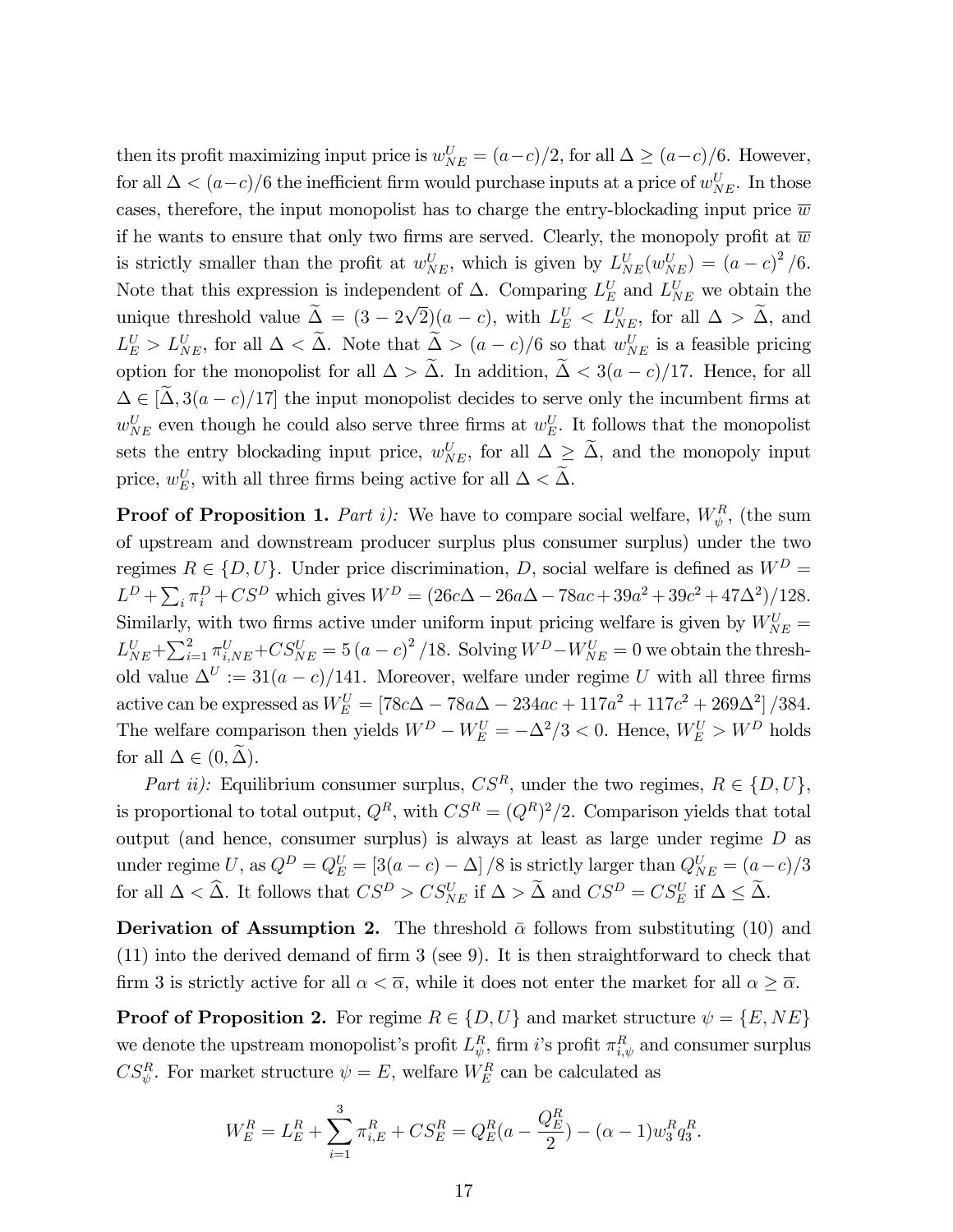For market structure  $\psi = NE$ , welfare  $W_{NE}^R$  is given by

$$
W_{NE}^R = L_{NE}^R + \sum_{i=1}^2 \pi_{i,NE}^R + CS_{NE}^R = Q_{NE}^R (a - \frac{Q_{NE}^R}{2}).
$$

First, we consider regime U with buyer power. In case of  $1 < \alpha < 2$  we obtain  $CS_E^U$  =  $a^2(3\alpha + \sqrt{\alpha(7\alpha - 4)})^2/(128\alpha^2)$  and  $W_E^U = (a^2/64)(184\alpha^3 - 326\alpha^2 - 59\alpha^2\sqrt{\alpha(7\alpha - 4)}) +$  $148\alpha\sqrt{\alpha(7\alpha-4)}+328\alpha-44\sqrt{\alpha(7\alpha-4)}-24)/(\alpha(\alpha+2)^2)$ . In case  $\alpha>2$  we obtain  $W_{NE}^U = 2a^2(\alpha - 1)(2\alpha - 1)/(3\alpha - 2)^2$  and  $CS_{NE}^U = 2a^2(\alpha - 1)^2/(3\alpha - 2)^2$ .

Next, we consider regime D with buyer power. We obtain  $W_E^D = (a^2/192)(-840\sqrt{6}\alpha^2 121\alpha - 152\alpha^2 + 1216\sqrt{6}\alpha^3 + 296\alpha^4\sqrt{6} + 5642\alpha^3 - 2400\alpha^4 + 24 + 495\alpha^5 - 168\alpha^5\sqrt{6} +$  $136\sqrt{6}\alpha/(\alpha(-10\alpha+\alpha^2+1)^2)$  and  $CS_E^D = (a^2/1152)(120\alpha - 24\alpha^2 + 20\sqrt{6}\alpha + 3\sqrt{6}\alpha^2 7\sqrt{6} - 24)^2/(-10\alpha + \alpha^2 + 1)^2$ . Comparing these terms shows that consumer surplus is higher under a discriminatory regime for  $\alpha > 2$ , whereas welfare is higher for a discriminatory regime in case  $2 < \alpha < \hat{\alpha}$  with  $\hat{\alpha} \approx 6.311$ .

**Derivation of Assumption 3.** The threshold value  $\hat{\theta}$  guarantees that the noninnovating incumbent firm 2 remains active under regime  $U$  when firm 1 undertakes the innovation project. To see this, note that the optimal input prices for given downstream market structures are given by

$$
w^{U}(n = 3) = (a - c - (\Delta - \theta)/3)/2,
$$
  
\n
$$
w^{U}(n = 2) = (a - c + \theta/2)/2,
$$
  
\n
$$
w^{U}(n = 1) = (a - c + \theta)/2,
$$

from which we obtain the following output levels produced by firm 1

$$
q_1^U(n=3) = (3(a-c) + 7\Delta + 17\theta)/24,
$$
  
\n
$$
q_1^U(n=2) = (2(a-c) + 7\theta)/12,
$$
  
\n
$$
q_1^U(n=1) = (a-c+\theta)/4.
$$

Comparison of the upstream monopolist's profits yields that  $w^U(n=3)$  is optimal for all  $\Delta < \Delta'$  and  $\theta < \hat{\theta}$ , while  $w^U(n=2)$  is optimal for all  $\Delta > \Delta'$  and  $\theta < \hat{\theta}$ . To see this, compare  $L^U(n = 1)$  and  $L^U(n = 2)$ , which are given by  $L^U(n = 1) = (a - c + \theta)^2/8$ and  $L^U(n = 2) = (2a - 2c + \theta)^2/24$ . As can easily be checked,  $L^U(n = 2) = L^U(n = 1)$ if  $\theta = \hat{\theta}$ . To show that it is feasible for the input monopolist to set an input price of  $w^U(n = 1) = (a - c + \theta)/2$  for  $\theta \geq \hat{\theta}$  without drawing demand from firm 2, note that for  $n = 2$  firm 2's best response is given by  $q_2 = \frac{1}{3}$  $\frac{1}{3}(a-c-w-\theta)$ , which is only positive for  $\theta \leq (a - c)/3$ . Since  $\hat{\theta} > (a - c)/3$  it is feasible and optimal for the input monopolist to charge  $w^{U}(n = 1) = (a - c + \theta)/2$  for  $\theta \geq \theta$ . Similarly, we can show by comparing  $L^U(n=3)$  and  $L^U(n=1)$  that  $w^U(n=3)$  is feasible and optimal if and only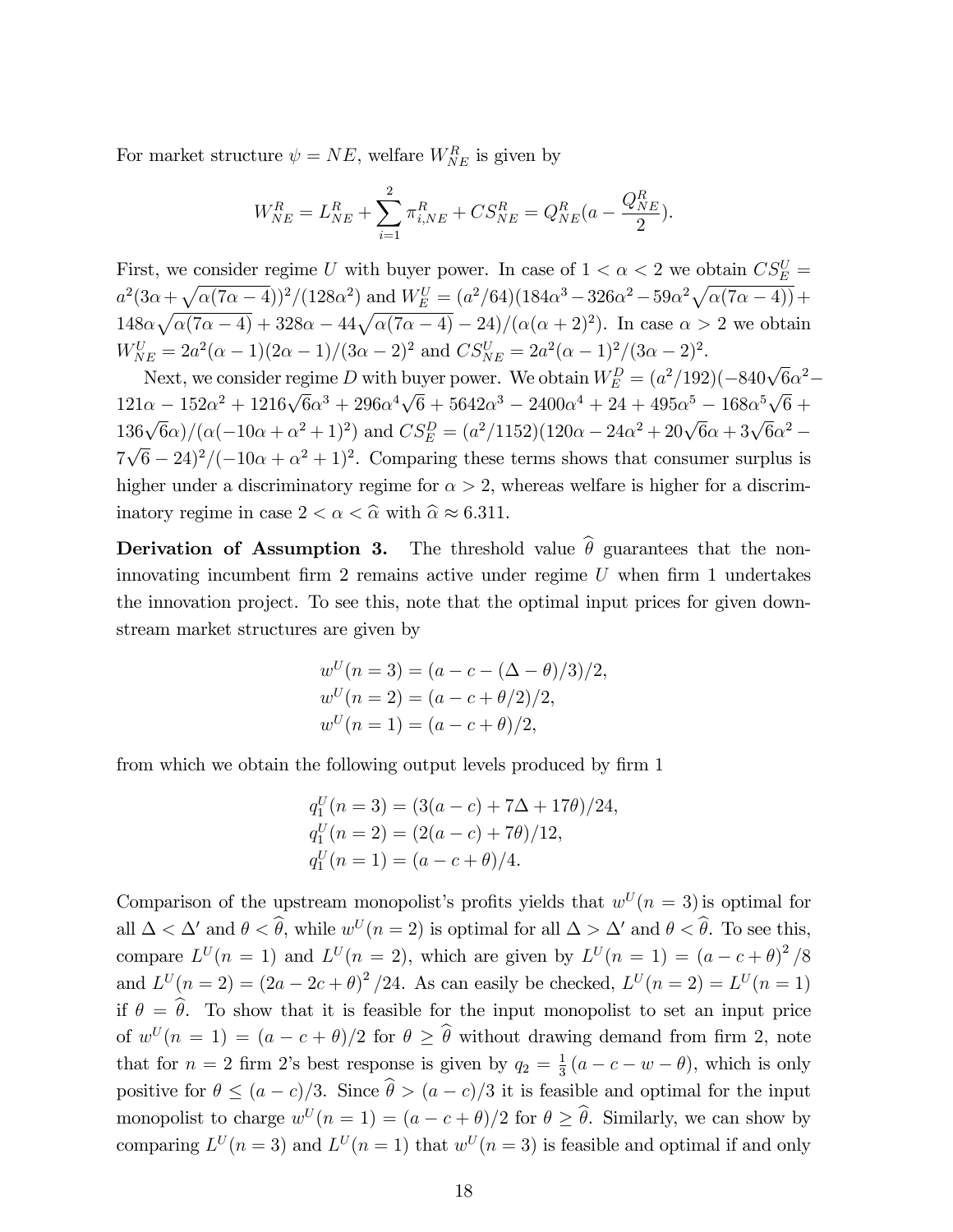if  $\theta < \hat{\theta}$  holds. Hence, the parameter restriction restriction  $\theta < \hat{\theta}$  assures that at least the two incumbent firms remain active under regime U when the innovation project  $I(\theta)$ is implemented by firm 1.

It remains to show that Assumption 3 assures that the non-innovating incumbent firm 2 stays active when the innovation is undertaken. For that purpose we have to compare the upstream monopolist's profit from serving only one and from serving two downstream firms under both regimes D and U. Hence, let us start and first derive the optimal production quantities and input prices under regime D. Substituting the derived demands  $(2)$  and  $(3)$  into the upstream monopolist's profit function and maximizing over the input price(s) we obtain

$$
w_i^D = (a - \beta_i)/2
$$
, for  $i = 1, 2, 3$ ,

where  $\beta_i$  are the firms' marginal costs given by  $\beta_1 = c - \theta$ ,  $\beta_2 = c$  and  $\beta_3 = c + \Delta$ . Substituting the optimal input prices into the inverse demands for the input, we obtain the equilibrium output levels

$$
q_1^D = \frac{1}{8}(a - c + 3\theta + \Delta),
$$
  
\n
$$
q_2^D = \frac{1}{8}(a - c + \Delta - \theta),
$$
 and  
\n
$$
q_3^D = \frac{1}{8}(a - c - 3\Delta - \theta),
$$
\n(12)

.

for  $3\Delta + \theta < a - c$ . For  $3\Delta + \theta > a - c$  we receive  $q_3^D = 0$ , and also  $q_1^D = \frac{1}{6}$  $\frac{1}{6}(a-c+2\theta)$ and  $q_2^D = \frac{1}{6}$  $\frac{1}{6}(a-c-\theta)$ , while the input prices  $w_1$  and  $w_2$  remain unchanged. It is now straightforward to check that firm 2 remains active for all  $\theta \leq \hat{\theta}$  and  $\Delta < \hat{\Delta}$  under regime D.

Proof of Proposition 3. Note that since the downstream firms' profits are given by  $\pi_i = q_i^2$  taking into account Lemmas 1 to 4, it is straightforward to calculate firm 1's innovation incentives  $\Psi^D(n_\theta, n_0)$ , where the arguments  $n_\theta$  and  $n_0$  stand for the downstream market structure after and before innovation, respectively. We then obtain

$$
\Psi^{D}(3,3) = \frac{1}{64} \left[ (a - c + \Delta + 3\theta)^{2} - (a - c + \Delta)^{2} \right], \text{ for } \theta < a - c - 3\Delta, \text{ and}
$$
  

$$
\Psi^{D}(2,3) = \frac{1}{36} (a - c + 2\theta)^{2} - \frac{1}{64} (a - c + \Delta)^{2}, \text{ for } a - c > \theta \ge a - c - 3\Delta.
$$

Similarly, we can calculate firm 1's innovation incentives  $\Psi^{U}(n_{\theta}, n_{0})$  under regime U, which are given by

$$
\Psi^{U}(3,3) = \frac{1}{576} \left[ (3(a-c) + 7\Delta + 17\theta)^{2} - (3(a-c) + 7\Delta)^{2} \right], \text{ for } \Delta < \Delta',
$$
  
\n
$$
\Psi^{U}(2,3) = \frac{1}{144} (2(a-c) + 7\theta)^{2} - \frac{1}{576} (3(a-c) + 7\Delta)^{2}, \text{ for } \widetilde{\Delta} > \Delta \ge \Delta',
$$
  
\n
$$
\Psi^{U}(2,2) = \frac{1}{36} \left[ (a-c + \frac{7}{2}\theta)^{2} - (a-c)^{2} \right], \text{ for } \Delta \ge \widetilde{\Delta}.
$$

We now have to pairwise compare  $\Psi^U(n_{\theta}, n_0)$  and  $\Psi^D(n_{\theta}, n_0)$  for  $n_0 = 2, 3$  and all  $n_{\theta} \le n_0$ in order to prove the two parts of our proposition.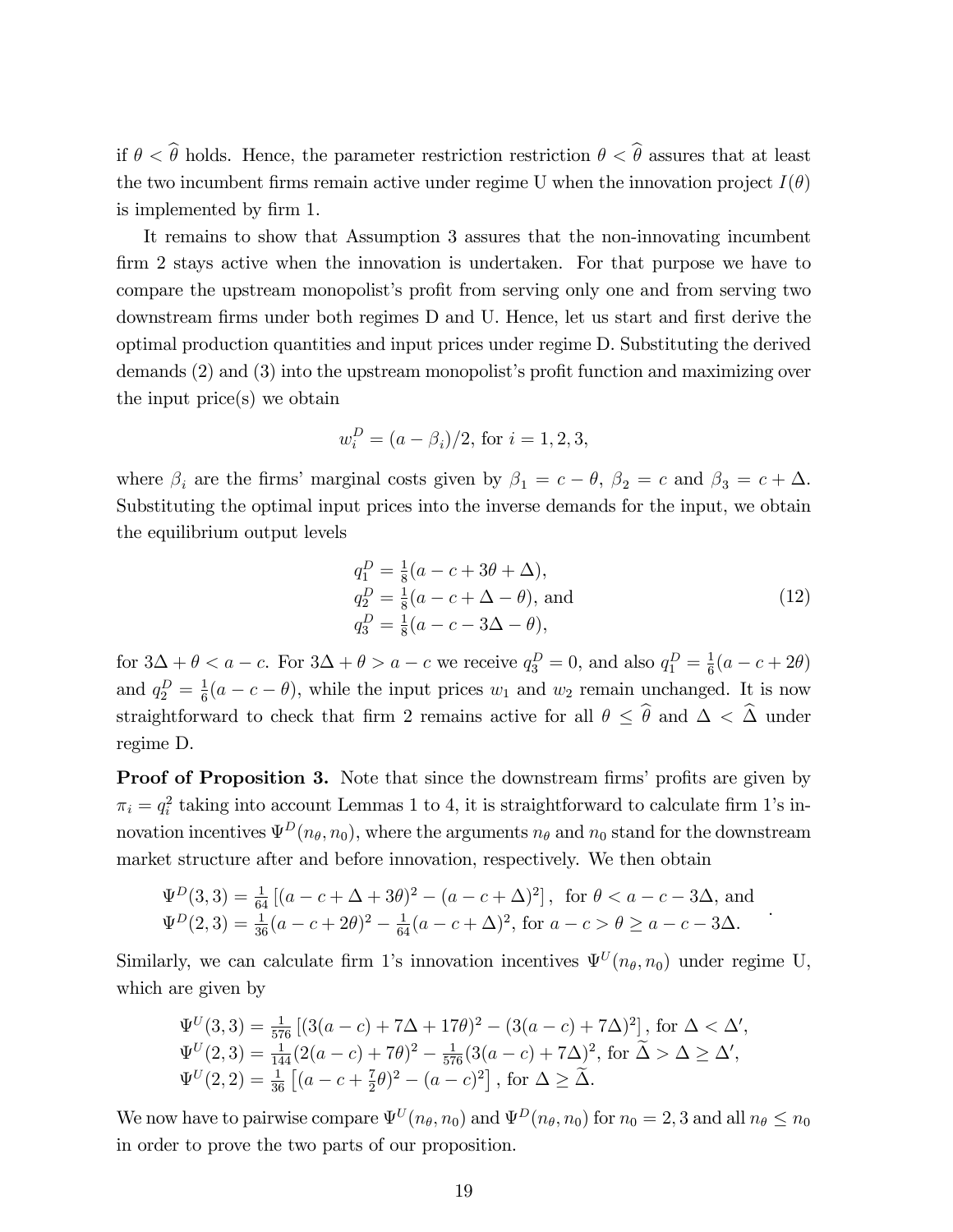Part (i): Given that  $\Delta'' > \tilde{\Delta} > \Delta'$  for all  $\theta > \theta > 0$  we have to compare  $\Psi^{U}(3,3)$ versus  $\Psi^D(3,3)$  for the case where  $\Delta < \Delta'$ . In addition, we have to compare  $\Psi^U(2,2)$ versus  $\Psi^D(3,3)$  and  $\Psi^D(2,3)$  for cases where  $\Delta \geq \Delta$ . Firstly, note that  $\Psi^U(3,3)$  –  $\Psi^D(3,3) > 0$  can be rewritten as  $48\theta(a-c) + 184\Delta\theta + 208\theta^2 > 0$ , which is clearly always fulfilled. Secondly, we can rewrite  $\Psi^{U}(2, 2) - \Psi^{D}(3, 3) > 0$  as  $58(a-c) - 54\Delta + 115\theta > 0$ . This inequality unambiguously holds for all  $\Delta < \widehat{\Delta}$  which we have assumed in A1. And thirdly, note that  $\Psi^U(2,2) - \Psi^D(2,3) = 0$  if

$$
(48\theta + 18\Delta)(a - c) - 7(a - c)^{2} + 132\theta^{2} + 9\Delta^{2} = 0.
$$

Note that the left-hand side of this equation is increasing in  $\Delta$  and that

$$
\Delta^{**} := \frac{2}{3}\sqrt{4(a-c)^2 - 12\theta(a-c) - 33\theta^2} - (a-c)
$$

is the only non-negative solution to this equation. Also note that  $\Delta^{**} < \Delta''$  for all  $\theta > 0$ , so that  $\Delta \geq \Delta''$  implies  $\Delta > \Delta^{**}$  and, thereby,  $\Psi^U(2, 2) > \Psi^D(2, 3)$ .

Part (ii): We proceed in four steps to show that  $\Psi^D(3,3) > \Psi^U(2,3)$  if and only if  $\Delta \in [\Delta^*, \Delta)$ . First, let us derive  $\Delta^*$ . Straight forward calculus yields that  $\Psi^U(2,3)$  –  $\Psi^D(3,3) = 0$  if  $(7(a-c)^2 + 58\theta(a-c) + 115\theta^2 - 42(a-c)\Delta - 49\Delta^2 - 54\Delta\theta) = 0$ . Note again that the left-hand side of this equation is decreasing in  $\Delta$  and that

$$
\Delta^* = -3(a-c)/7 - 27\theta/49 + 2\sqrt{(196(a-c)^2 + 994\theta(a-c) + 1591\theta^2)/49}
$$

is the only feasible non-negative solution for the equation. Secondly, note that  $\frac{d\Delta^*}{d\theta}$  >  $0, \frac{d\Delta}{d\theta} = 0, \frac{d\Delta'}{d\theta} < 0$  for all  $\theta$ , and, thirdly, note that at  $\theta = 0$  we obtain  $\Delta'(0) = \tilde{\Delta} > 0$  $\Delta^*(0)$ . Now let us define  $\hat{\hat{\theta}}$  such that  $\Delta^*(\hat{\hat{\theta}}) = \tilde{\Delta}$ , which holds for  $\hat{\hat{\theta}} = (52 - 54\sqrt{2} +$  $4\sqrt{7376 - 5181\sqrt{2}}(a-c)/115$ . Since  $\widehat{\widehat{\theta}} < \widehat{\theta}$ , this proves the existence of  $\Delta^* \in [\Delta', \widetilde{\Delta})$ .

Proof of Proposition 4. According to Proposition 3, it is possible that an innovation project  $I(\theta)$  is only carried out under D and not under regime U. Given  $\Delta \in [\Delta^*, \Delta)$ , then it follows from Lemma 2 that the entrant enters the market if the innovation is not carried out under regime U. In that case, total output is given by (7),  $Q_E^U$  =  $[3(a - c) - \Delta]$  /8. If the innovation is undertaken under regime D, equilibrium quantities are stated in the derivation of Assumption 3 and are given by (12). Using part ii) of Lemma 3 and  $\Delta < \Delta < \Delta''$ , the entrant is active and overall quantity is given by  $Q_E^D = [3(a-c) + \theta - \Delta] / 8$ , which is larger than  $Q_E^U$ . Thus, Proposition 4 is proven.

# References

Banerjee, S. and Lin, P. (2003), Downstream R&D, Raising Rivals' Costs, and Input Price Contracts, International Journal of Industrial Organization 21, 79-96.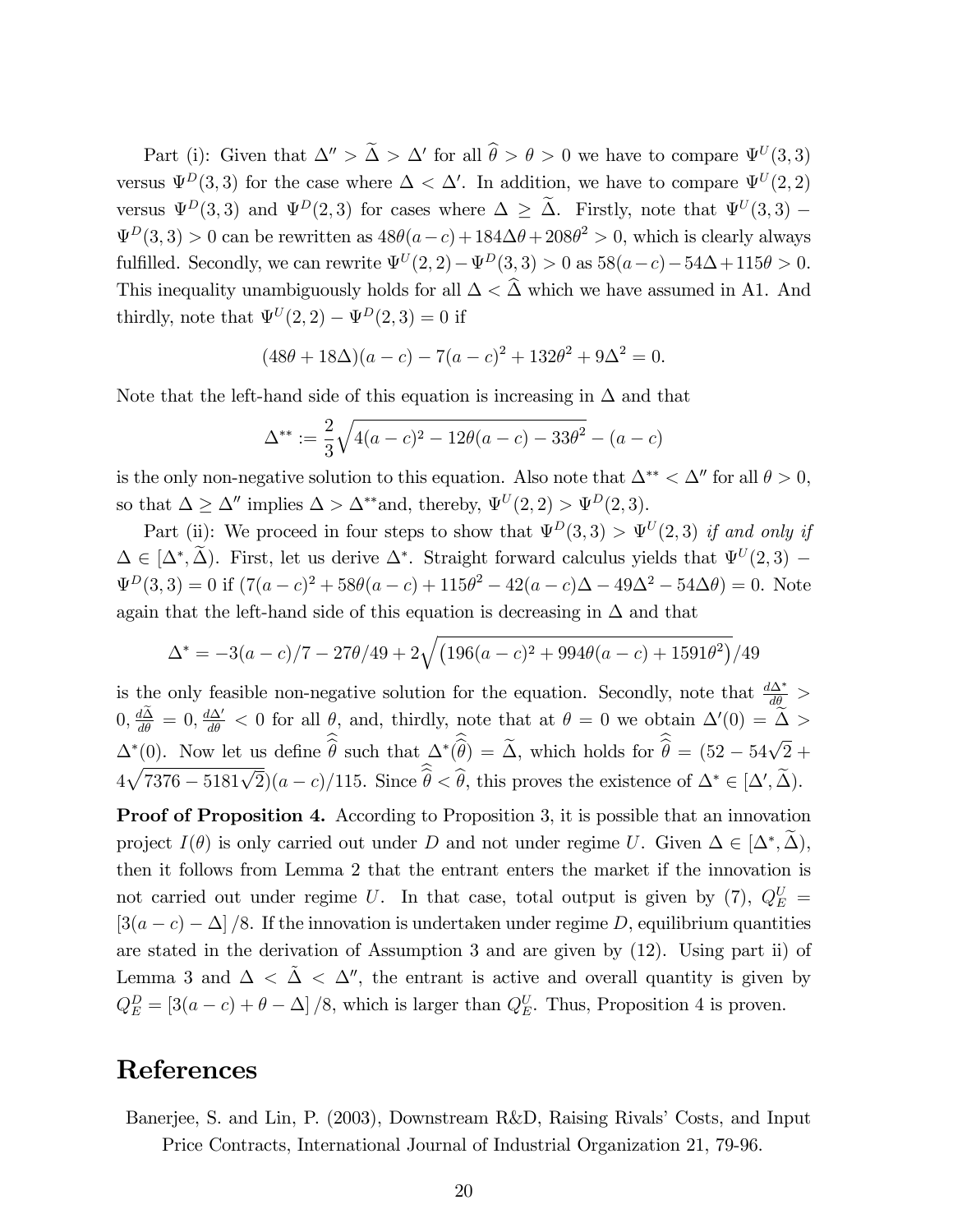- Bernheim, B.D. (1984), Strategic Deterrence of Sequential Entry into an Industry, Rand Journal of Economics 15, 1-11.
- Bester, H. and Petrakis, E. (1993), The Incentives for Cost Reduction in a Differentiated Industry, International Journal of Industrial Organization 11, 519-534.
- Bork, R. (1978), The Antitrust Paradox, Basic Books, New York.
- DeGraba, P. (1990), Input Market Price Discrimination and the Choice of Technology, American Economic Review 80, 1246-1253.
- Haucap, J. and Wey, C. (2004), Unionization Structures and Innovation Incentives, Economic Journal 114, C149-C165.
- Haucap, J., Pauly, U., and Wey, C. (2001), Collective Wage Setting When Wages Are Generally Binding: An Antitrust Perspective, International Review of Law and Economics 21, 287-307.
- Inderst, R. and Shaffer, G. (2009), Market Power, Price Discrimination, and Allocative Efficiency in Intermediate-Goods Markets, Rand Journal of Economics 40, 658-672.
- Inderst, R. and Valletti, T. (2009), Price Discrimination in Input Markets, Rand Journal of Economics 40, 1-19.
- Katz, M. (1987), The Welfare Effects of Third-Degree Price Discrimination in Intermediate Goods Markets, American Economic Review 77, 154-167.
- O'Brien, D.P. and Shaffer, G. (1994), The Welfare Effects of Forbidding Discriminatory Discounts: A Secondary Line Analysis of Robinson-Patman Act, Journal of Law, Economics, and Organization 10, 296-318.
- Scherer, F.A. and Ross, D. (1990), Industrial Market Structure and Economic Performance, Boston: Houghton Mifflin.
- Valletti T. (2003), Input Price Discrimination with Downstream Cournot Competitors, International Journal of Industrial Organization 21, 969-988.
- Vickers, J. (1995), Competition and Regulation in Vertically Related Markets, Review of Economic Studies 62, 1-17.
- Williamson, O.E. (1968), Wages Rates as a Barrier to Entry: The Pennington Case in Perspective, Quarterly Journal of Economics 82, 85-116.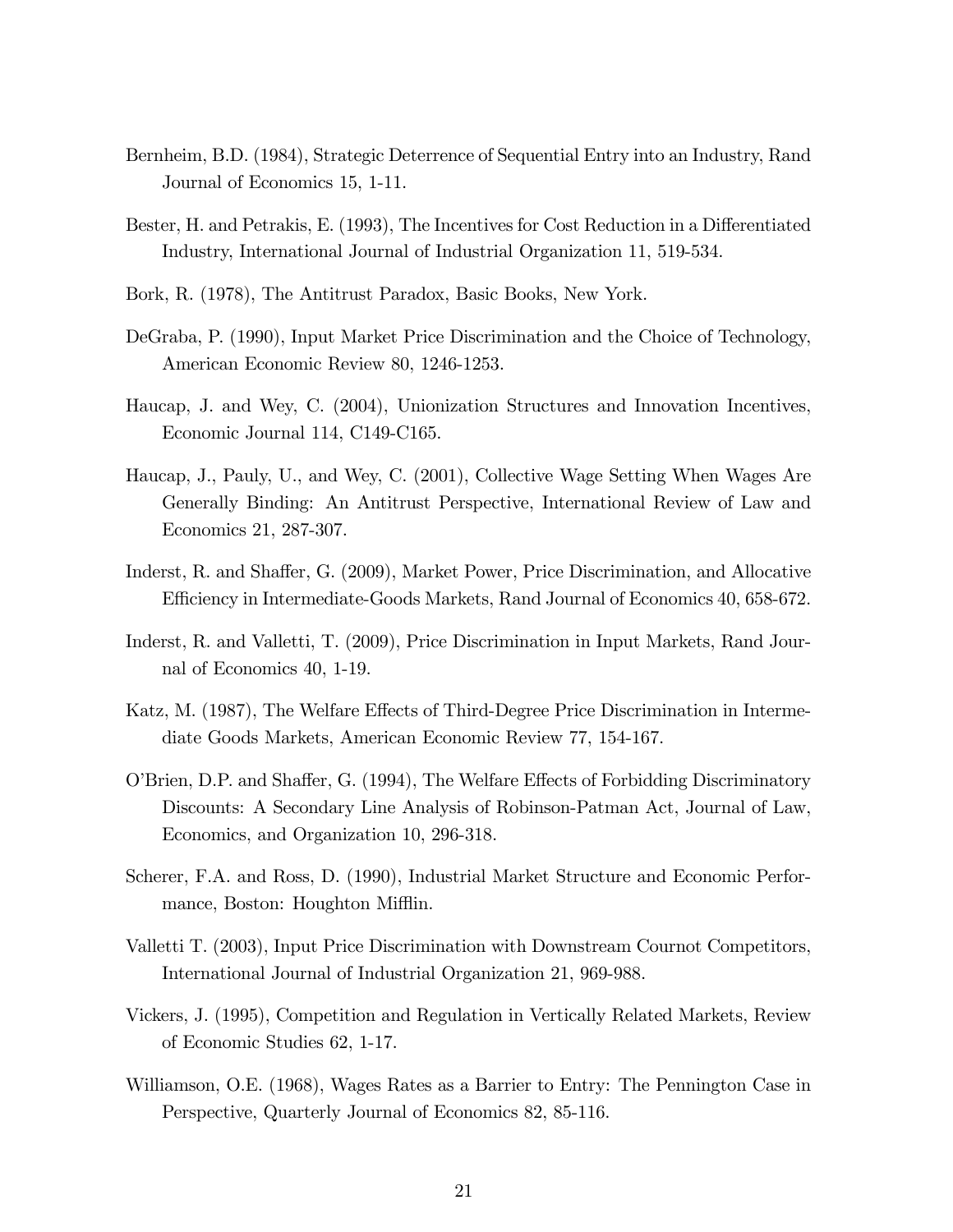Yoshida, Y. (2000). Third-Degree Price Discrimination in Input Markets: Output and Welfare, American Economic Review 90, 240-246.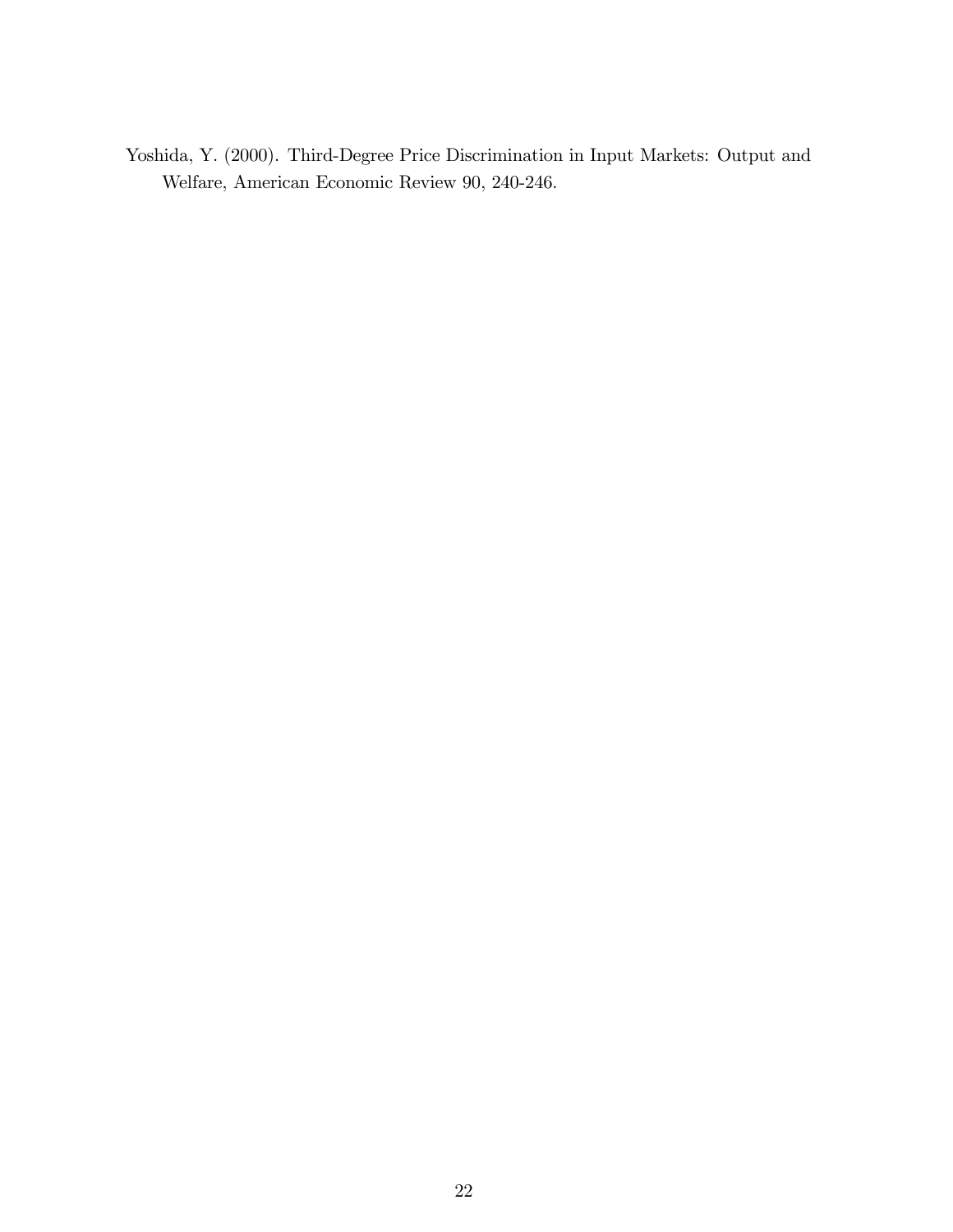# PREVIOUS DISCUSSION PAPERS

- 99 Dertwinkel-Kalt, Markus, Haucap, Justus and Wey, Christian, Input Price Discrimination (Bans), Entry and Welfare, June 2013.
- 98 Aguzzoni, Luca, Argentesi, Elena, Ciari, Lorenzo, Duso, Tomaso and Tognoni, Massimo, Ex-post Merger Evaluation in the UK Retail Market for Books, June 2013.
- 97 Caprice, Stéphane and von Schlippenbach, Vanessa, One-Stop Shopping as a Cause of Slotting Fees: A Rent-Shifting Mechanism, May 2012. Forthcoming in: Journal of Economics and Management Strategy.
- 96 Wenzel, Tobias, Independent Service Operators in ATM Markets, June 2013. Forthcoming in: Scottish Journal of Political Economy.
- 95 Coublucq, Daniel, Econometric Analysis of Productivity with Measurement Error: Empirical Application to the US Railroad Industry, June 2013.
- 94 Coublucq, Daniel, Demand Estimation with Selection Bias: A Dynamic Game Approach with an Application to the US Railroad Industry, June 2013.
- 93 Baumann, Florian and Friehe, Tim, Status Concerns as a Motive for Crime?, April 2013.
- 92 Jeitschko, Thomas D. and Zhang, Nanyun, Adverse Effects of Patent Pooling on Product Development and Commercialization, April 2013.
- 91 Baumann, Florian and Friehe, Tim, Private Protection Against Crime when Property Value is Private Information, April 2013. Published in: International Review of Law and Economics, 35 (2013), pp. 73-79.
- 90 Baumann, Florian and Friehe, Tim, Cheap Talk About the Detection Probability, April 2013. Forthcoming in: International Game Theory Review.
- 89 Pagel, Beatrice and Wey, Christian, How to Counter Union Power? Equilibrium Mergers in International Oligopoly, April 2013.
- 88 Jovanovic, Dragan, Mergers, Managerial Incentives, and Efficiencies, April 2013.
- 87 Heimeshoff, Ulrich and Klein Gordon J., Bargaining Power and Local Heroes, March 2013.
- 86 Bertschek, Irene, Cerquera, Daniel and Klein, Gordon J., More Bits More Bucks? Measuring the Impact of Broadband Internet on Firm Performance, February 2013. Forthcoming in: Information Economics and Policy.
- 85 Rasch, Alexander and Wenzel, Tobias, Piracy in a Two-Sided Software Market, February 2013. Published in: Journal of Economic Behavior & Organization, 88 (2013), pp. 78-89.
- 84 Bataille, Marc and Steinmetz, Alexander, Intermodal Competition on Some Routes in Transportation Networks: The Case of Inter Urban Buses and Railways, January 2013.
- 83 Haucap, Justus and Heimeshoff, Ulrich, Google, Facebook, Amazon, eBay: Is the Internet Driving Competition or Market Monopolization?, January 2013. Forthcoming in: International Economics and Economic Policy.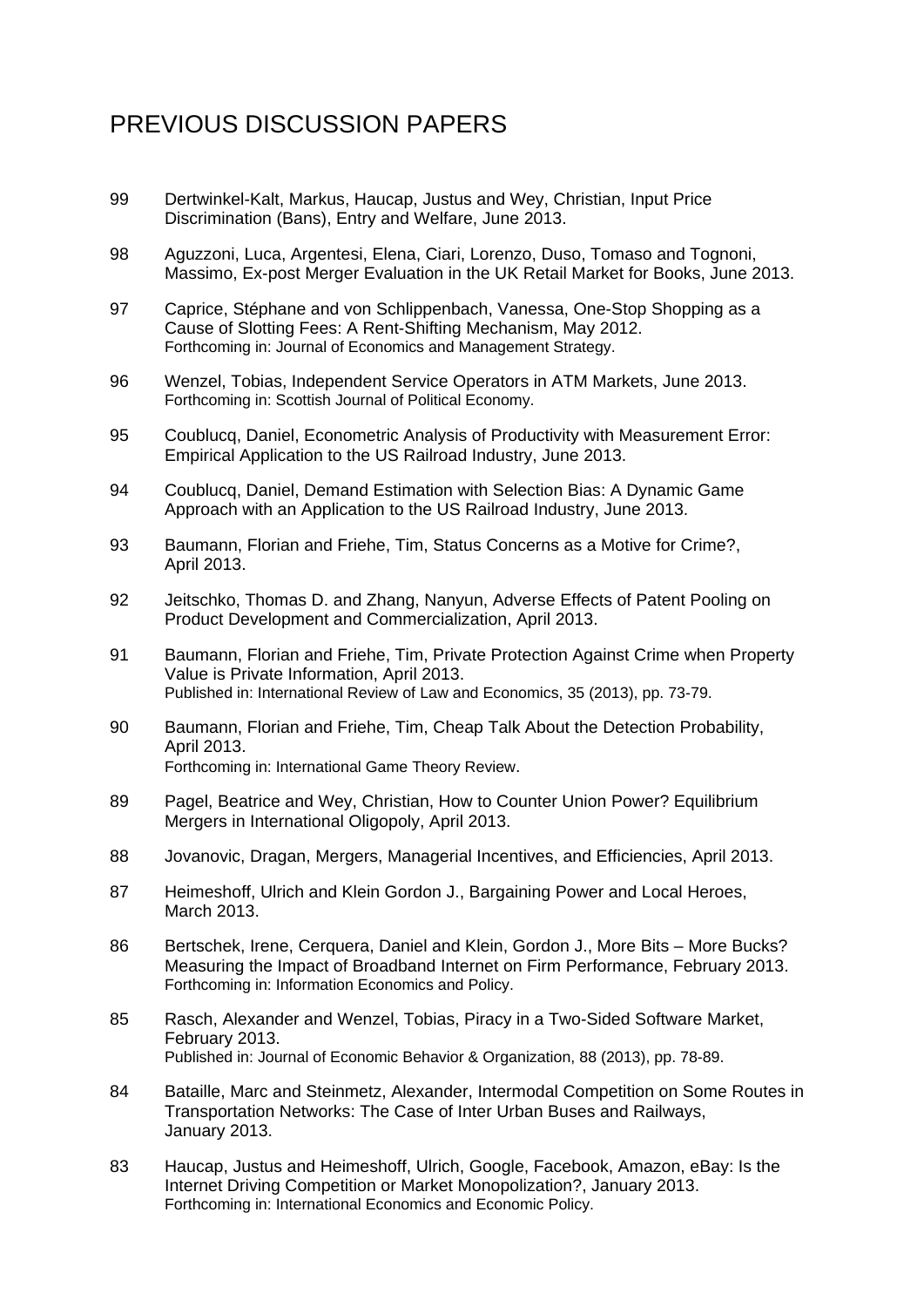- 82 Regner, Tobias and Riener, Gerhard, Voluntary Payments, Privacy and Social Pressure on the Internet: A Natural Field Experiment, December 2012.
- 81 Dertwinkel-Kalt, Markus and Wey, Christian, The Effects of Remedies on Merger Activity in Oligopoly, December 2012.
- 80 Baumann, Florian and Friehe, Tim, Optimal Damages Multipliers in Oligopolistic Markets, December 2012.
- 79 Duso, Tomaso, Röller, Lars-Hendrik and Seldeslachts, Jo, Collusion through Joint R&D: An Empirical Assessment, December 2012. Forthcoming in: The Review of Economics and Statistics.
- 78 Baumann, Florian and Heine, Klaus, Innovation, Tort Law, and Competition, December 2012. Forthcoming in: Journal of Institutional and Theoretical Economics.
- 77 Coenen, Michael and Jovanovic, Dragan, Investment Behavior in a Constrained Dictator Game, November 2012.
- 76 Gu, Yiquan and Wenzel, Tobias, Strategic Obfuscation and Consumer Protection Policy in Financial Markets: Theory and Experimental Evidence, November 2012.
- 75 Haucap, Justus, Heimeshoff, Ulrich and Jovanovic, Dragan, Competition in Germany's Minute Reserve Power Market: An Econometric Analysis, November 2012.
- 74 Normann, Hans-Theo, Rösch, Jürgen and Schultz, Luis Manuel, Do Buyer Groups Facilitate Collusion?, November 2012.
- 73 Riener, Gerhard and Wiederhold, Simon, Heterogeneous Treatment Effects in Groups, November 2012.
- 72 Berlemann, Michael and Haucap, Justus, Which Factors Drive the Decision to Boycott and Opt Out of Research Rankings? A Note, November 2012.
- 71 Muck, Johannes and Heimeshoff, Ulrich, First Mover Advantages in Mobile Telecommunications: Evidence from OECD Countries, October 2012.
- 70 Karaçuka, Mehmet, Çatik, A. Nazif and Haucap, Justus, Consumer Choice and Local Network Effects in Mobile Telecommunications in Turkey, October 2012. Published in: Telecommunications Policy, 37 (2013), pp. 334-344.
- 69 Clemens, Georg and Rau, Holger A., Rebels without a Clue? Experimental Evidence on Partial Cartels, April 2013 (First Version October 2012).
- 68 Regner, Tobias and Riener, Gerhard, Motivational Cherry Picking, September 2012.
- 67 Fonseca, Miguel A. and Normann, Hans-Theo, Excess Capacity and Pricing in Bertrand-Edgeworth Markets: Experimental Evidence, September 2012. Forthcoming in: Journal of Institutional and Theoretical Economics.
- 66 Riener, Gerhard and Wiederhold, Simon, Team Building and Hidden Costs of Control, September 2012.
- 65 Fonseca, Miguel A. and Normann, Hans-Theo, Explicit vs. Tacit Collusion The Impact of Communication in Oligopoly Experiments, August 2012. Published in: European Economic Review, 56 (2012), pp. 1759-1772.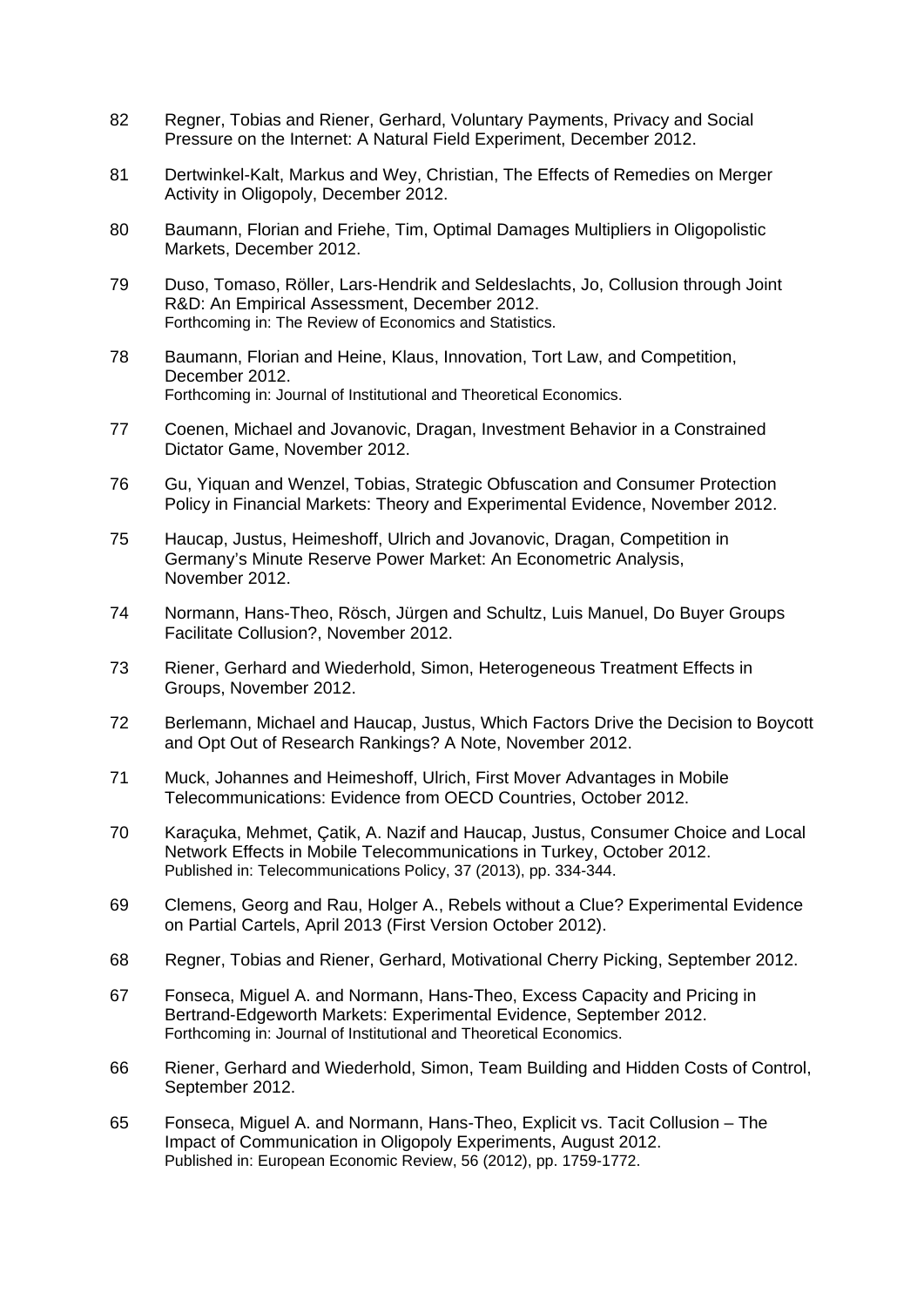- 64 Jovanovic, Dragan and Wey, Christian, An Equilibrium Analysis of Efficiency Gains from Mergers, July 2012.
- 63 Dewenter, Ralf, Jaschinski, Thomas and Kuchinke, Björn A., Hospital Market Concentration and Discrimination of Patients, July 2012.
- 62 Von Schlippenbach, Vanessa and Teichmann, Isabel, The Strategic Use of Private Quality Standards in Food Supply Chains, May 2012. Published in: American Journal of Agricultural Economics, 94 (2012), pp. 1189-1201.
- 61 Sapi, Geza, Bargaining, Vertical Mergers and Entry, July 2012.
- 60 Jentzsch, Nicola, Sapi, Geza and Suleymanova, Irina, Targeted Pricing and Customer Data Sharing Among Rivals, July 2012. Published in: International Journal of Industrial Organization, 31 (2013), pp. 131-144.
- 59 Lambarraa, Fatima and Riener, Gerhard, On the Norms of Charitable Giving in Islam: A Field Experiment, June 2012.
- 58 Duso, Tomaso, Gugler, Klaus and Szücs, Florian, An Empirical Assessment of the 2004 EU Merger Policy Reform, June 2012.
- 57 Dewenter, Ralf and Heimeshoff, Ulrich, More Ads, More Revs? Is there a Media Bias in the Likelihood to be Reviewed?, June 2012.
- 56 Böckers, Veit, Heimeshoff, Ulrich and Müller Andrea, Pull-Forward Effects in the German Car Scrappage Scheme: A Time Series Approach, June 2012.
- 55 Kellner, Christian and Riener, Gerhard, The Effect of Ambiguity Aversion on Reward Scheme Choice, June 2012.
- 54 De Silva, Dakshina G., Kosmopoulou, Georgia, Pagel, Beatrice and Peeters, Ronald, The Impact of Timing on Bidding Behavior in Procurement Auctions of Contracts with Private Costs, June 2012. Published in: Review of Industrial Organization, 41 (2013), pp.321-343.
- 53 Benndorf, Volker and Rau, Holger A., Competition in the Workplace: An Experimental Investigation, May 2012.
- 52 Haucap, Justus and Klein, Gordon J., How Regulation Affects Network and Service Quality in Related Markets, May 2012. Published in: Economics Letters, 117 (2012), pp. 521-524.
- 51 Dewenter, Ralf and Heimeshoff, Ulrich, Less Pain at the Pump? The Effects of Regulatory Interventions in Retail Gasoline Markets, May 2012.
- 50 Böckers, Veit and Heimeshoff, Ulrich, The Extent of European Power Markets, April 2012.
- 49 Barth, Anne-Kathrin and Heimeshoff, Ulrich, How Large is the Magnitude of Fixed-Mobile Call Substitution? - Empirical Evidence from 16 European Countries, April 2012.
- 48 Herr, Annika and Suppliet, Moritz, Pharmaceutical Prices under Regulation: Tiered Co-payments and Reference Pricing in Germany, April 2012.
- 47 Haucap, Justus and Müller, Hans Christian, The Effects of Gasoline Price Regulations: Experimental Evidence, April 2012.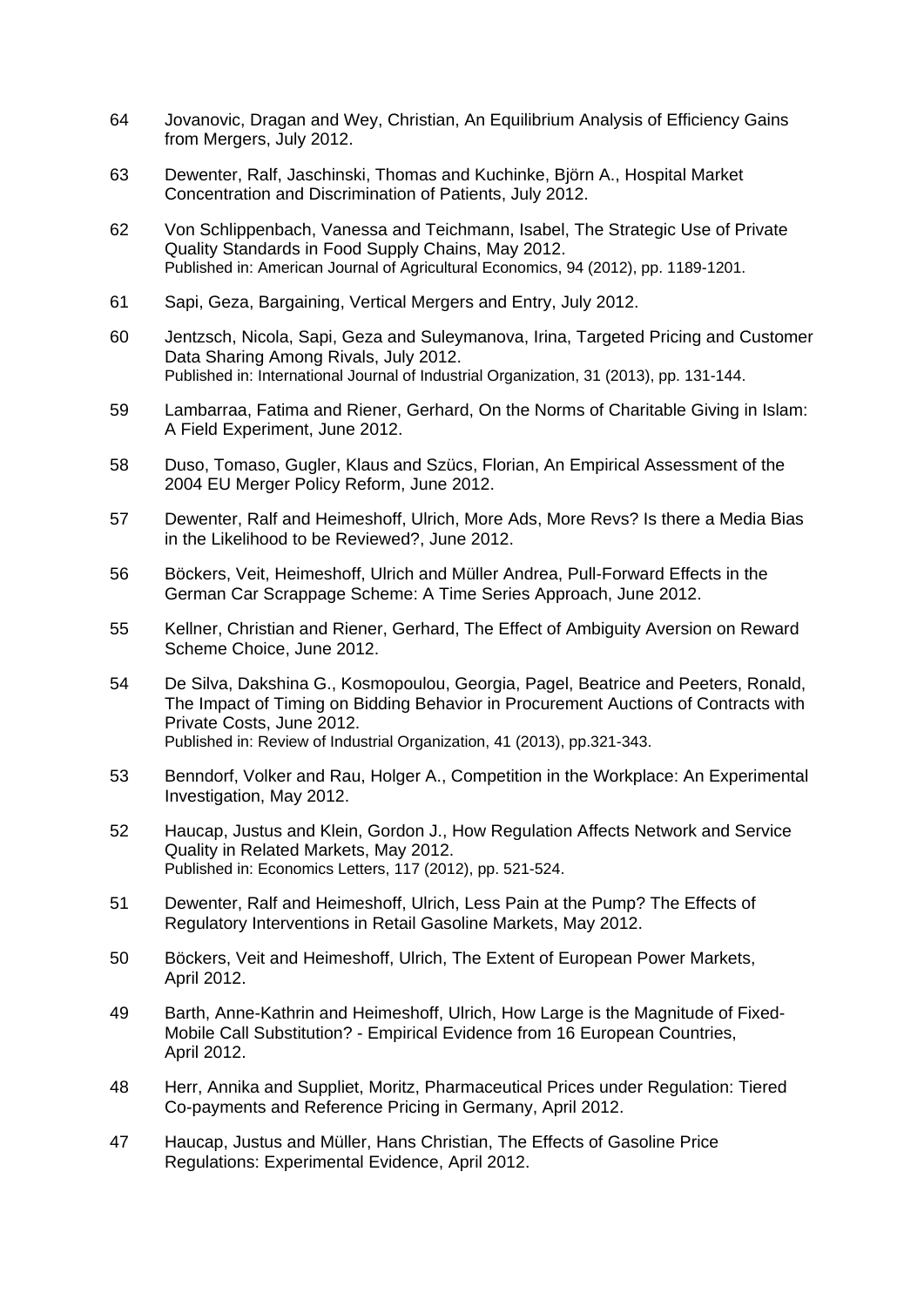- 46 Stühmeier, Torben, Roaming and Investments in the Mobile Internet Market, March 2012. Published in: Telecommunications Policy, 36 (2012), pp. 595-607.
- 45 Graf, Julia, The Effects of Rebate Contracts on the Health Care System, March 2012, Forthcoming in: The European Journal of Health Economics.
- 44 Pagel, Beatrice and Wey, Christian, Unionization Structures in International Oligopoly, February 2012. Published in: Labour: Review of Labour Economics and Industrial Relations, 27 (2013), pp. 1-17.
- 43 Gu, Yiquan and Wenzel, Tobias, Price-Dependent Demand in Spatial Models, January 2012. Published in: B. E. Journal of Economic Analysis & Policy,12 (2012), Article 6.
- 42 Barth, Anne-Kathrin and Heimeshoff, Ulrich, Does the Growth of Mobile Markets Cause the Demise of Fixed Networks? – Evidence from the European Union, January 2012.
- 41 Stühmeier, Torben and Wenzel, Tobias, Regulating Advertising in the Presence of Public Service Broadcasting, January 2012. Published in: Review of Network Economics, 11, 2 (2012), Article 1.
- 40 Müller, Hans Christian, Forecast Errors in Undisclosed Management Sales Forecasts: The Disappearance of the Overoptimism Bias, December 2011.
- 39 Gu, Yiquan and Wenzel, Tobias, Transparency, Entry, and Productivity, November 2011. Published in: Economics Letters, 115 (2012), pp. 7-10.
- 38 Christin, Clémence, Entry Deterrence Through Cooperative R&D Over-Investment, November 2011. Forthcoming in: Louvain Economic Review.
- 37 Haucap, Justus, Herr, Annika and Frank, Björn, In Vino Veritas: Theory and Evidence on Social Drinking, November 2011.
- 36 Barth, Anne-Kathrin and Graf, Julia, Irrationality Rings! Experimental Evidence on Mobile Tariff Choices, November 2011.
- 35 Jeitschko, Thomas D. and Normann, Hans-Theo, Signaling in Deterministic and Stochastic Settings, November 2011. Published in: Journal of Economic Behavior and Organization, 82 (2012), pp.39-55.
- 34 Christin, Cémence, Nicolai, Jean-Philippe and Pouyet, Jerome, The Role of Abatement Technologies for Allocating Free Allowances, October 2011.
- 33 Keser, Claudia, Suleymanova, Irina and Wey, Christian, Technology Adoption in Markets with Network Effects: Theory and Experimental Evidence, October 2011. Published in: Information Economics and Policy, 24 (2012), pp. 262-276.
- 32 Çatik, A. Nazif and Karaçuka, Mehmet, The Bank Lending Channel in Turkey: Has it Changed after the Low Inflation Regime?, September 2011. Published in: Applied Economics Letters, 19 (2012), pp. 1237-1242.
- 31 Hauck, Achim, Neyer, Ulrike and Vieten, Thomas, Reestablishing Stability and Avoiding a Credit Crunch: Comparing Different Bad Bank Schemes, August 2011.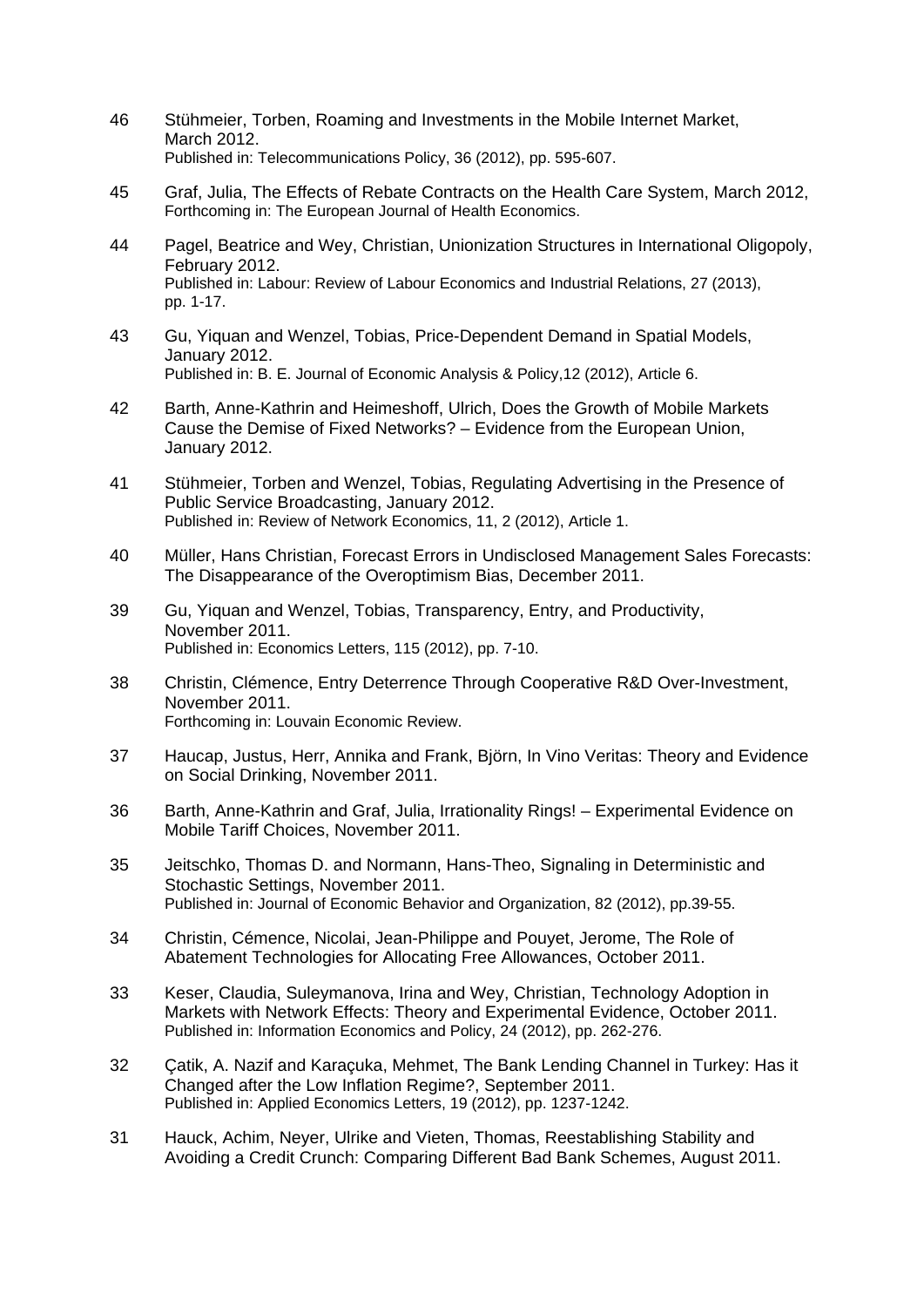- 30 Suleymanova, Irina and Wey, Christian, Bertrand Competition in Markets with Network Effects and Switching Costs, August 2011. Published in: B. E. Journal of Economic Analysis & Policy, 11 (2011), Article 56.
- 29 Stühmeier, Torben, Access Regulation with Asymmetric Termination Costs, July 2011. Published in: Journal of Regulatory Economics, 43 (2013), pp. 60-89.
- 28 Dewenter, Ralf, Haucap, Justus and Wenzel, Tobias, On File Sharing with Indirect Network Effects Between Concert Ticket Sales and Music Recordings, July 2011. Published in: Journal of Media Economics, 25 (2012), pp. 168-178.
- 27 Von Schlippenbach, Vanessa and Wey, Christian, One-Stop Shopping Behavior, Buyer Power, and Upstream Merger Incentives, June 2011.
- 26 Balsmeier, Benjamin, Buchwald, Achim and Peters, Heiko, Outside Board Memberships of CEOs: Expertise or Entrenchment?, June 2011.
- 25 Clougherty, Joseph A. and Duso, Tomaso, Using Rival Effects to Identify Synergies and Improve Merger Typologies, June 2011. Published in: Strategic Organization, 9 (2011), pp. 310-335.
- 24 Heinz, Matthias, Juranek, Steffen and Rau, Holger A., Do Women Behave More Reciprocally than Men? Gender Differences in Real Effort Dictator Games, June 2011. Published in: Journal of Economic Behavior and Organization, 83 (2012), pp. 105‐110.
- 23 Sapi, Geza and Suleymanova, Irina, Technology Licensing by Advertising Supported Media Platforms: An Application to Internet Search Engines, June 2011. Published in: B. E. Journal of Economic Analysis & Policy, 11 (2011), Article 37.
- 22 Buccirossi, Paolo, Ciari, Lorenzo, Duso, Tomaso, Spagnolo Giancarlo and Vitale, Cristiana, Competition Policy and Productivity Growth: An Empirical Assessment, May 2011. Forthcoming in: The Review of Economics and Statistics.
- 21 Karaçuka, Mehmet and Çatik, A. Nazif, A Spatial Approach to Measure Productivity Spillovers of Foreign Affiliated Firms in Turkish Manufacturing Industries, May 2011. Published in: The Journal of Developing Areas, 46 (2012), pp. 65-83.
- 20 Çatik, A. Nazif and Karaçuka, Mehmet, A Comparative Analysis of Alternative Univariate Time Series Models in Forecasting Turkish Inflation, May 2011. Published in: Journal of Business Economics and Management, 13 (2012), pp. 275-293.
- 19 Normann, Hans-Theo and Wallace, Brian, The Impact of the Termination Rule on Cooperation in a Prisoner's Dilemma Experiment, May 2011. Published in: International Journal of Game Theory, 41 (2012), pp. 707-718.
- 18 Baake, Pio and von Schlippenbach, Vanessa, Distortions in Vertical Relations, April 2011. Published in: Journal of Economics, 103 (2011), pp. 149-169.
- 17 Haucap, Justus and Schwalbe, Ulrich, Economic Principles of State Aid Control, April 2011. Forthcoming in: F. Montag & F. J. Säcker (eds.), European State Aid Law: Article by Article Commentary, Beck: München 2012.
- 16 Haucap, Justus and Heimeshoff, Ulrich, Consumer Behavior towards On-net/Off-net Price Differentiation, January 2011. Published in: Telecommunication Policy, 35 (2011), pp. 325-332.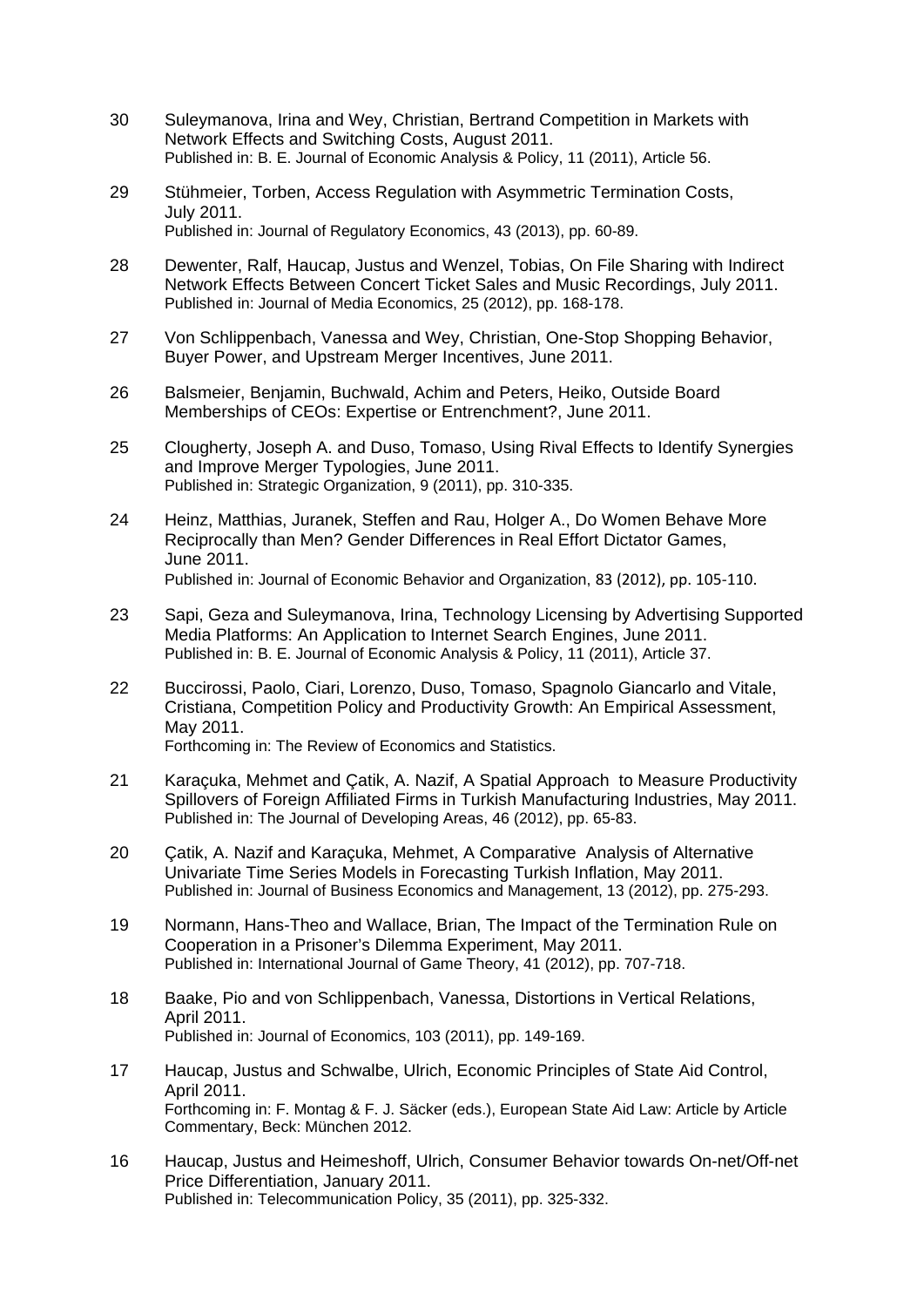- 15 Duso, Tomaso, Gugler, Klaus and Yurtoglu, Burcin B., How Effective is European Merger Control? January 2011. Published in: European Economic Review, 55 (2011), pp. 980‐1006.
- 14 Haigner, Stefan D., Jenewein, Stefan, Müller, Hans Christian and Wakolbinger, Florian, The First shall be Last: Serial Position Effects in the Case Contestants evaluate Each Other, December 2010. Published in: Economics Bulletin, 30 (2010), pp. 3170-3176.
- 13 Suleymanova, Irina and Wey, Christian, On the Role of Consumer Expectations in Markets with Network Effects, November 2010. Published in: Journal of Economics, 105 (2012), pp. 101-127.
- 12 Haucap, Justus, Heimeshoff, Ulrich and Karaçuka, Mehmet, Competition in the Turkish Mobile Telecommunications Market: Price Elasticities and Network Substitution, November 2010. Published in: Telecommunications Policy, 35 (2011), pp. 202-210.
- 11 Dewenter, Ralf, Haucap, Justus and Wenzel, Tobias, Semi-Collusion in Media Markets, November 2010. Published in: International Review of Law and Economics, 31 (2011), pp. 92-98.
- 10 Dewenter, Ralf and Kruse, Jörn, Calling Party Pays or Receiving Party Pays? The Diffusion of Mobile Telephony with Endogenous Regulation, October 2010. Published in: Information Economics and Policy, 23 (2011), pp. 107-117.
- 09 Hauck, Achim and Neyer, Ulrike, The Euro Area Interbank Market and the Liquidity Management of the Eurosystem in the Financial Crisis, September 2010.
- 08 Haucap, Justus, Heimeshoff, Ulrich and Schultz, Luis Manuel, Legal and Illegal Cartels in Germany between 1958 and 2004, September 2010. Published in: H. J. Ramser & M. Stadler (eds.), Marktmacht. Wirtschaftswissenschaftliches Seminar Ottobeuren, Volume 39, Mohr Siebeck: Tübingen 2010, pp. 71-94.
- 07 Herr, Annika, Quality and Welfare in a Mixed Duopoly with Regulated Prices: The Case of a Public and a Private Hospital, September 2010. Published in: German Economic Review, 12 (2011), pp. 422-437.
- 06 Blanco, Mariana, Engelmann, Dirk and Normann, Hans-Theo, A Within-Subject Analysis of Other-Regarding Preferences, September 2010. Published in: Games and Economic Behavior, 72 (2011), pp. 321-338.
- 05 Normann, Hans-Theo, Vertical Mergers, Foreclosure and Raising Rivals' Costs Experimental Evidence, September 2010. Published in: The Journal of Industrial Economics, 59 (2011), pp. 506-527.
- 04 Gu, Yiquan and Wenzel, Tobias, Transparency, Price-Dependent Demand and Product Variety, September 2010. Published in: Economics Letters, 110 (2011), pp. 216-219.
- 03 Wenzel, Tobias, Deregulation of Shopping Hours: The Impact on Independent Retailers and Chain Stores, September 2010. Published in: Scandinavian Journal of Economics, 113 (2011), pp. 145-166.
- 02 Stühmeier, Torben and Wenzel, Tobias, Getting Beer During Commercials: Adverse Effects of Ad-Avoidance, September 2010. Published in: Information Economics and Policy, 23 (2011), pp. 98-106.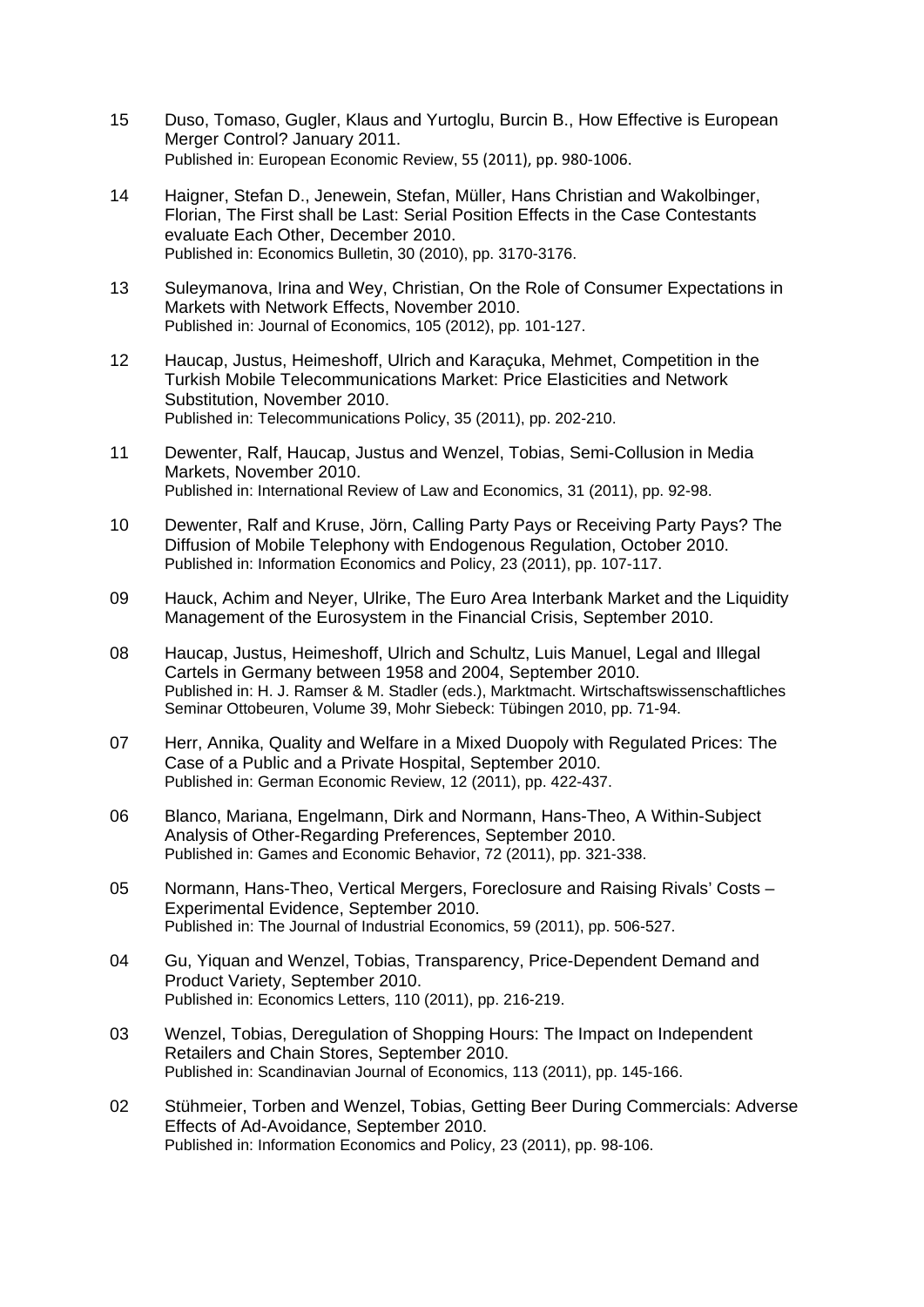01 Inderst, Roman and Wey, Christian, Countervailing Power and Dynamic Efficiency, September 2010. Published in: Journal of the European Economic Association, 9 (2011), pp. 702-720.